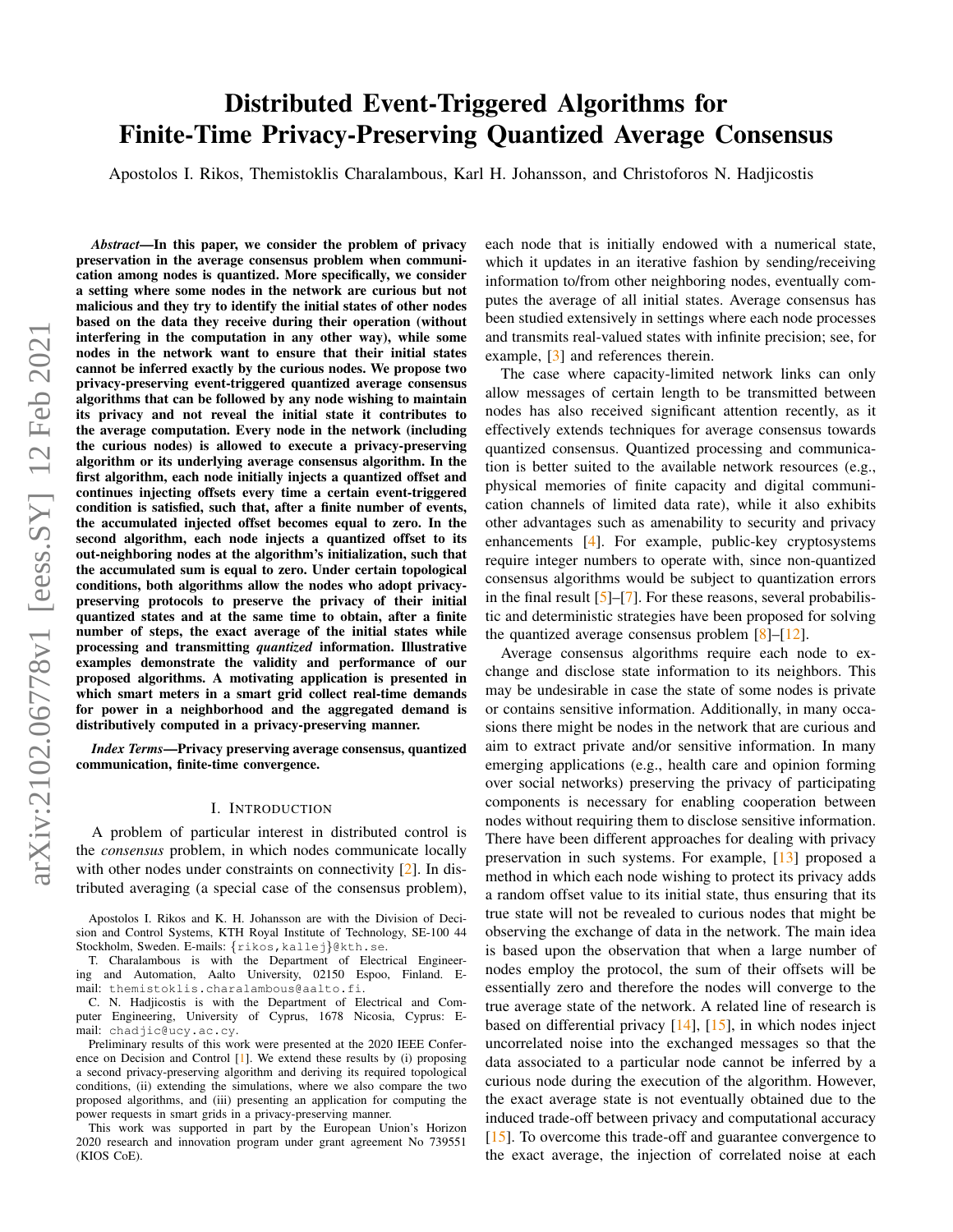time step and for a finite period of time was proposed in [\[16\]](#page-9-11), thus allowing a node to avoid revealing its own initial state or the initial states of other nodes. Once this period of time ends, each node ensures that the accumulated sum of offsets it added in the iterative computation is removed. In  $[17]$ , the nodes asymptotically subtract the initial offset values they added in the computation while in  $[18]$  each node masks its initial state with an offset such that the sum of the offsets of each node is zero, thus guaranteeing convergence to the average. Another approach that guarantees privacy preservation is via homomorphic encryption [\[6\]](#page-9-14), [\[7\]](#page-9-5), [\[19\]](#page-9-15). However, this approach requires the existence of trusted nodes and imposes heavier computational requirements on the nodes.

The main contributions of this paper are the following:

- i) two novel distributed algorithms which achieve quantized average consensus under privacy constraints that converge after a finite number of time steps, and
- ii) their application to power request in smart grids under privacy-preserving guarantees.

#### *A. Distributed quantized average consensus algorithms*

During its operation, each node that would like to protect its privacy from other curious (but not malicious) nodes follows one of the two finite-time event-triggered quantized average consensus protocols. The privacy preserving algorithms essentially involve adding and subtracting offsets to each node's state in two different ways:

*1. The first algorithm injects offsets according to an eventbased strategy for a predefined number of steps.* Specifically, when the token that triggers action arrives at a specific node for the first time, the node adds a substantial negative *quantized* offset to its initial state. This initial offset is determined by the node at the first triggering, and is gradually removed at later triggerings (when certain conditions are satisfied) ensuring that the total accumulated sum of injected offsets is canceled out. *2. The second algorithm injects offsets only during the initialization procedure.* Specifically, each node injects a quantized offset to the states of its out-neighboring nodes only during the initialization procedure. Then, the node injects to its own state a (possibly) nonzero offset (in addition to any offsets injected by its in-neighbors) such that the accumulated sum of the injected offsets is equal to zero, and proceeds with executing a finite-time event-triggered quantized average consensus protocol.

We show that both algorithms converge after a finite number of time steps. We also present the topological conditions that ensure privacy for the nodes that follow the proposed protocols. Then, we present numerical simulations in which we demonstrate and compare the operation of the two algorithms over random digraphs.

Note here that the algorithms presented in this paper build on the algorithms introduced in [\[16\]](#page-9-11), [\[17\]](#page-9-12). However, unlike other privacy preserving protocols proposed in the literature (e.g.,  $[13]$ ,  $[16]$ ,  $[17]$ ,  $[20]$ ), the proposed algorithms take advantage of their finite time operation since the added offsets are integers. As a result, consensus to the *exact* average of the initial states is achieved after a finite number of steps, while the error, introduced from the offset, vanishes completely.

# <span id="page-1-1"></span>*B. Application: Power Request in Smart Grids under Privacy-Preserving Guarantees*

Smart grids are considered as the next-generation power supply networks [\[21\]](#page-9-17). In this application, a neighborhood of interconnected households is able to request the *total* demanded power from a smart meter in a privacy-preserving manner. One of the main characteristics of smart grids is that the power generator produces electricity based on consumers requests which are generated in real-time and collected by smart meters. Real time power demand data may contain patterns from daily/weekly life schedule. Since potential leakage of this sensitive information may lead to malicious situations against the residents of specific households (e.g., the probability that thieves will attempt breaking into the household may increase), it is essential to preserve the privacy of the data sent to smart meters (which contains each household's daily requested power).

During the operation of smart grids we have the following sequence of actions: i) the smart meter collects the daily demands from each household (and possibly electric cars in charging lots) and transmits them to the power generator; ii) having received the demands the power generator produces and delivers the demanded electricity to each substation in the corresponding region; iii) the electricity is claimed from the substation directly, which delivers the demanded electricity to the households without any other entities having access to this transaction. The charging of the demanded electricity can be communicated at the end of the month from the substations.

As an example, let us consider in Fig. [1](#page-1-0) a neighborhood with 8 households denoted as  $\mathcal{B} = \{b_1, b_2, ..., b_8\}$ , a smart meter denoted as  $v_{\rm sm}$ , a substation denoted as  $v_{\rm Sub}$  and a power generator denoted as  $v_{\text{PGen}}$ . During the operation of the proposed algorithms the smart meter  $v_{\rm sm}$  collects (through say  $b_1$ ) the state variable of household  $b_1$  which is equal to the average of the daily demanded power from each household in the neighborhood. Then, it multiplies it with the number of houses in the neighborhood in order to calculate the total demanded power and it transmits the total demanded power to the power generator.



<span id="page-1-0"></span>Fig. 1. Example of a digraph representing a smart grid consisting of a neighborhood with 8 households  $\vec{b_1} - \vec{b_8}$ , a smart meter  $v_{\rm sm}$ , a substation  $v_{Sub}$ , and a power generator  $v_{PGen}$ .

For a description of how our algorithms have been applied in this context, please refer to Appendix [A.](#page-9-18)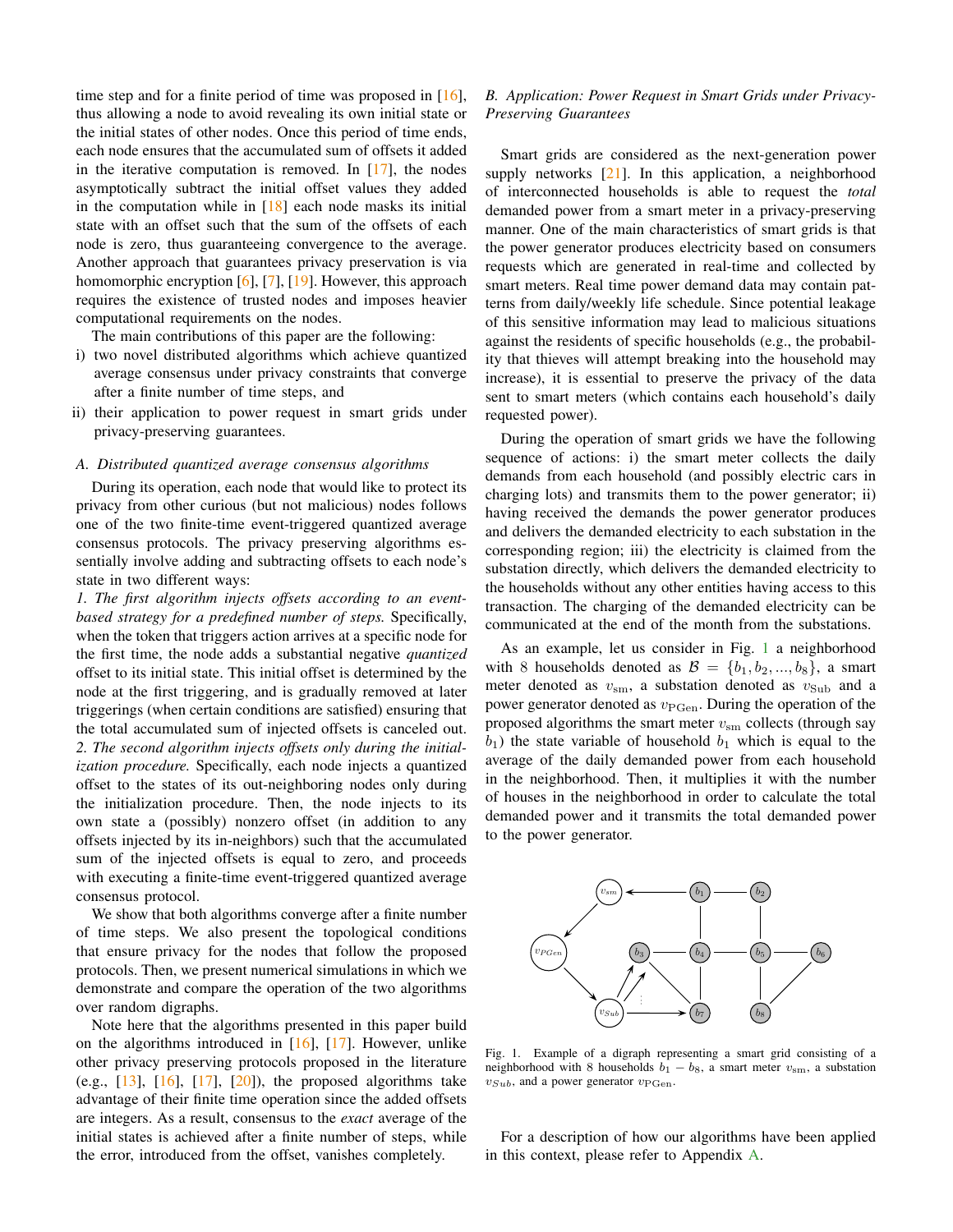#### *C. Organization of the paper*

The rest of the paper is organized as follows. In Section [I-B,](#page-1-1) we present a motivating application on power requests in smart grids. In Section [II,](#page-2-0) we review necessary notation and background, while in Section [III](#page-3-0) we provide the problem formulation. In Section [IV](#page-3-1) we present our first privacy strategy along with the corresponding distributed algorithm. Furthermore, we analyze the convergence of our algorithm while we present sufficient topological conditions that ensure privacy preservation. In Section [V](#page-6-0) we present our second privacy strategy and the corresponding distributed algorithm while, we analyze its convergence and we present sufficient topological conditions that ensure privacy preservation. In Section [VI](#page-7-0) we demonstrate our strategies via illustrative examples. In Section [VII](#page-9-19) we draw concluding remarks and discuss future directions. Finally, the proofs of lemmas and theorems are provided in appendices.

#### II. NOTATION AND PRELIMINARIES

# <span id="page-2-0"></span>*A. Notation*

The sets of real, rational, integer, and natural numbers are denoted by  $\mathbb{R}, \mathbb{Q}, \mathbb{Z}$ , and  $\mathbb{N}$ , respectively. The symbols  $\mathbb{Z}_{\geq 0}$  $(\mathbb{Z}_{>0})$  and  $\mathbb{Z}_{\leq 0}$   $(\mathbb{Z}_{\leq 0})$  denote the sets of nonnegative (positive) and nonpositive (negative) integers respectively. Vectors are denoted by small letters whereas matrices are denoted by capital letters. The transpose of a matrix A is denoted by  $A<sup>T</sup>$ . For  $A \in \mathbb{R}^{n \times n}$ ,  $A_{ij}$  denotes the entry at row i and column j. By 1 we denote the all-ones vector and by  $I$  we denote the identity matrix (of appropriate dimensions).

#### *B. Graph Theory*

Consider a network of  $n (n \geq 2)$  nodes communicating only with their immediate neighbors. The communication topology can be captured by a directed graph (digraph), called *communication digraph.* A digraph is defined as  $\mathcal{G}_d = (\mathcal{V}, \mathcal{E})$ , where  $V = \{v_1, v_2, \dots, v_n\}$  with cardinality  $n = |V| \ge 2$ is the set of nodes and  $\mathcal{E} \subseteq \mathcal{V} \times \mathcal{V} - \{(v_j, v_j) \mid v_j \in \mathcal{V}\}\$ is the set of edges (self-edges excluded) whose cardinality is denoted as  $m = |\mathcal{E}|$ . A directed edge from node  $v_i$  to node  $v_i$  is denoted by  $m_{ii} \triangleq (v_i, v_i) \in \mathcal{E}$ , and captures the fact that node  $v_i$  can receive information from node  $v_i$ (but not the other way around). We assume that the given digraph  $\mathcal{G}_d = (\mathcal{V}, \mathcal{E})$  is *strongly connected* (i.e., for each pair of nodes  $v_j, v_i \in V$ ,  $v_j \neq v_i$ , there exists a directed *path*<sup>[1](#page-2-1)</sup> from  $v_i$  to  $v_j$ ). The subset of nodes that can directly transmit information to node  $v_j$  is called the set of in-neighbors of  $v_j$  and is represented by  $\mathcal{N}_j^- = \{v_i \in \mathcal{V} \mid (v_j, v_i) \in \mathcal{E}\},$ while the subset of nodes that can directly receive information from node  $v_i$  is called the set of out-neighbors of  $v_i$  and is represented by  $\mathcal{N}_j^+ = \{v_l \in \mathcal{V} \mid (v_l, v_j) \in \mathcal{E}\}\.$  The cardinality of  $\mathcal{N}_j^-$  is called the *in-degree* of  $v_j$  and is denoted by  $\mathcal{D}_j^-$ (i.e.,  $\mathcal{D}_j^- = |\mathcal{N}_j^-|$ ), while the cardinality of  $\mathcal{N}_j^+$  is called the *out-degree* of  $v_j$  and is denoted by  $\mathcal{D}_j^+$  (i.e.,  $\mathcal{D}_j^+ = |\mathcal{N}_j^+|$ ).

# <span id="page-2-6"></span>*C. Node Operation*

With respect to quantization of information flow, we have that at time step  $k \in \mathbb{Z}_{\geq 0}$  each node  $v_j \in \mathcal{V}$  maintains the state variables  $y_j^s[k], z_j^s[k], q_j^s[k]$ , where  $y_j^s[k] \in \mathbb{Z}$ ,  $z_j^s[k] \in \mathbb{N}$ and  $q_j^s[k] = y_j^s[k]/z_j^s[k]$ , and the mass variables  $y_j[k], z_j[k]$ , where  $y_j[k] \in \mathbb{Z}$  and  $z_j[k] \in \mathbb{Z}_{\geq 0}$ . We assume that each node is aware of its out-neighbors and can directly transmit messages to each of them. However, it cannot necessarily receive messages (at least not directly) from them. In the proposed distributed protocols, each node  $v_i$  assigns a *unique order* in the set  $\{0, 1, ..., \mathcal{D}_j^+ - 1\}$  to each of its outgoing edges  $m_{lj}$ , where  $v_l \in \mathcal{N}_j^+$ . More specifically, the order of link  $(v_l, v_j)$  for node  $v_j$  is denoted by  $P_{lj}$  (such that  $\{P_{lj} \mid v_l \in \mathcal{N}_j^+\} = \{0, 1, ..., \mathcal{D}_j^+ - 1\}$ ). This unique predetermined order is used during the execution of the proposed distributed algorithm as a way of allowing node  $v_i$  to transmit messages to its out-neighbors in a *round-robin*[2](#page-2-2) fashion.

#### <span id="page-2-9"></span>*D. Quantized Averaging via Deterministic Mass Summation*

The objective of quantized average consensus problems is the development of distributed algorithms which allow nodes to process and transmit quantized information, so that they have short communication packages and eventually obtain, after a finite number of steps, a fraction  $q<sup>s</sup>$  which is equal to the *exact* average of the initial quantized states of the nodes.

Following the recently proposed method in  $[12]$ , we assume that each node  $v_j$  in the network has a quantized<sup>[3](#page-2-3)</sup> initial state  $y_j[0] \in \mathbb{Z}$ . At each time step k, each node  $v_j \in \mathcal{V}$  maintains its mass variables  $y_j[k] \in \mathbb{Z}$  and  $z_j[k] \in \mathbb{Z}_{\geq 0}$ , and its state variables  $y_j^s[k] \in \mathbb{Z}, z_j^s[k] \in \mathbb{N}$  and  $q_j^s[k] = y_j^s[k]/z_j^s[k]$ . It updates the values of the mass variables as

<span id="page-2-7"></span><span id="page-2-4"></span>
$$
y_j[k+1] = y_j[k] + \sum_{v_i \in \mathcal{N}_j^-} 1_{ji}[k] y_i[k],
$$
 (1a)

<span id="page-2-8"></span>
$$
z_j[k+1] = z_j[k] + \sum_{v_i \in \mathcal{N}_j^-} 1_{ji}[k] z_i[k],
$$
 (1b)

where

 $\mathbb{1}_{ji}[k] = \begin{cases} 1, & \text{if a message is received at } v_j \text{ from } v_i \text{ at } k, \\ 0, & \text{otherwise.} \end{cases}$ 0, otherwise.

If *any* of the following event-triggered conditions: (C1):  $z_j[k+1] > z_j^s[k],$ 

(C2):  $z_j[k+1] = z_j^s[k]$  and  $y_j[k+1] \ge y_j^s[k]$ , is satisfied, node  $v_i$  updates its state variables as follows:

<span id="page-2-5"></span>
$$
z_j^s[k+1] = z_j[k+1],
$$
 (2a)

$$
y_j^s[k+1] = y_j[k+1],
$$
 (2b)

$$
q_j^s[k+1] = \frac{y_j^s[k+1]}{z_j^s[k+1]}.
$$
 (2c)

<span id="page-2-2"></span><sup>2</sup>When executing the protocol, each node  $v_j$  transmits to its out-neighbors, one at a time, by following the predetermined order. The next time it transmits to an out-neighbor, it continues from the outgoing edge it stopped the previous time and cycles through the edges in a round-robin fashion, according to their order.

<span id="page-2-3"></span> $3$ Following  $[10]$ ,  $[22]$  we assume that the state of each node is integer valued. This abstraction subsumes a class of quantization effects (e.g., uniform quantization).

<span id="page-2-1"></span><sup>&</sup>lt;sup>1</sup>A directed *path* from  $v_i$  to  $v_j$  exists if we can find a sequence of nodes  $v_i \equiv v_{l_0}, v_{l_1}, \ldots, v_{l_t} \equiv v_j$  such that  $(v_{l_{\tau+1}}, v_{l_{\tau}}) \in \mathcal{E}$  for  $\tau = 0, 1, \ldots, t - 1.$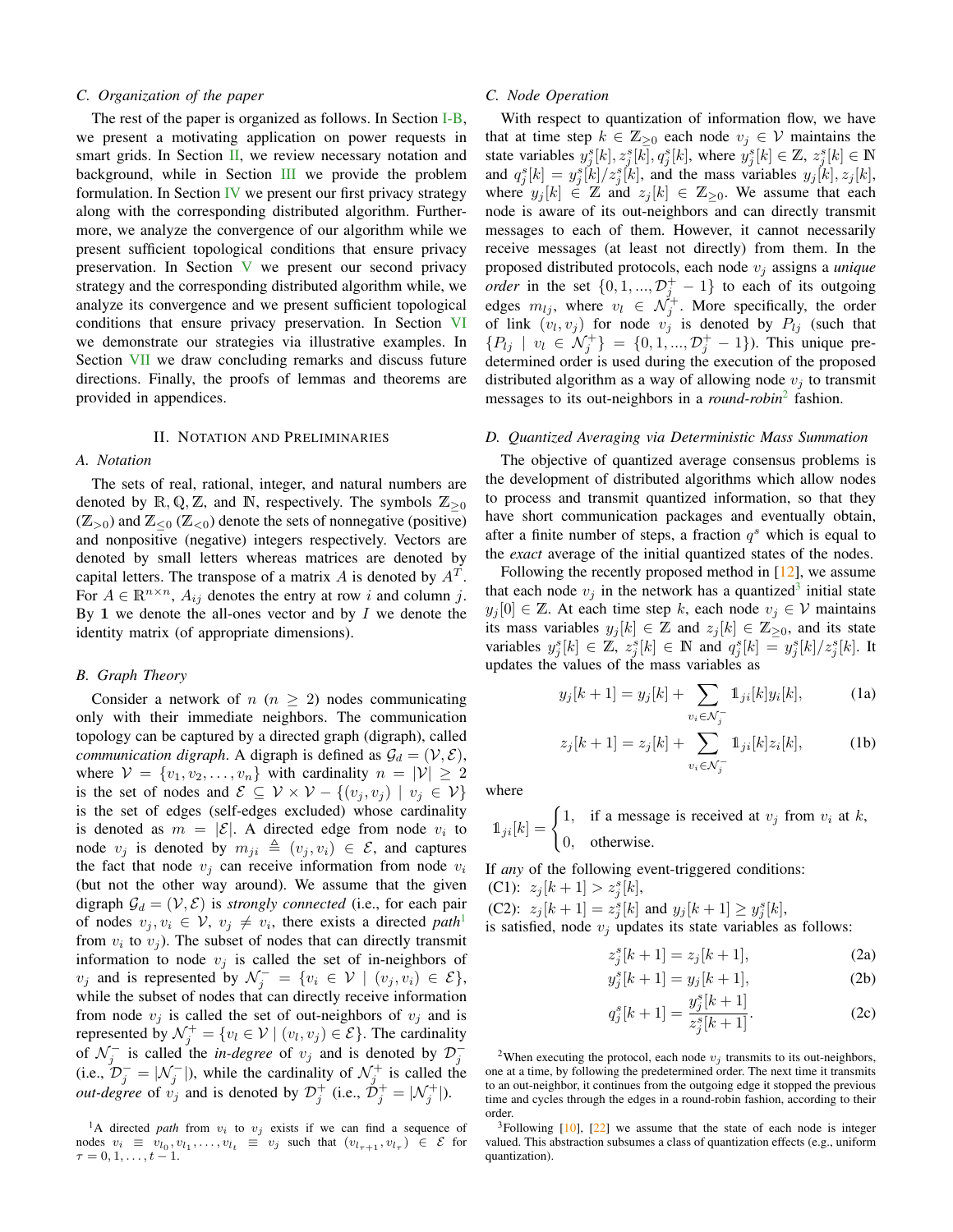Then, it transmits its mass variables  $y_j[k+1], z_j[k+1]$  to an out-neighbor  $v_l \in \mathcal{N}_j^+$  chosen according to the unique order it assigned to its out-neighbors during initialization and sets its mass variables equal to zero (i.e.,  $y_j[k+1] = 0$  and  $z_j[k+1] = 0$ ).

Definition 1. *The system is able to achieve quantized average consensus if, for every*  $v_j \in V$ *, there exists*  $k_0$  *so that for every*  $k \geq k_0$  *we have* 

<span id="page-3-2"></span>
$$
y_j^s[k] = \frac{\sum_{l=1}^n y_l[0]}{\alpha} \quad \text{and} \quad z_j^s[k] = \frac{n}{\alpha},\tag{3}
$$

*for some*  $\alpha \in \mathbb{N}$ *. This means that* 

<span id="page-3-3"></span>
$$
q_j^s[k] = \frac{\left(\sum_{l=1}^n y_l[0]\right)/\alpha}{n/\alpha} = \frac{\sum_{l=1}^n y_l[0]}{n} =: \overline{y},\qquad(4)
$$

*i.e., for*  $k \geq k_0$  *every node*  $v_i$  *has calculated*  $\overline{y}$  *as the ratio of two integer values.*

The following result from  $[12]$  provides a worst case upper bound regarding the number of time steps required for quantized averaging to be achieved.

<span id="page-3-7"></span>Theorem 1 ([\[12\]](#page-9-7)). *The iterations in [\(1\)](#page-2-4) and [\(2\)](#page-2-5) allow the set of nodes to reach quantized average consensus (i.e., state variables of each node*  $v_j \in V$  *fulfil* [\(3\)](#page-3-2) and [\(4\)](#page-3-3)) after a finite *number of steps*  $\mathcal{S}_t$ , bounded by  $\mathcal{S}_t \le nm^2$ , where n is the *number of nodes and* m *is the number of edges in the network.*

#### III. PROBLEM FORMULATION

<span id="page-3-0"></span>Consider a strongly connected digraph  $\mathcal{G}_d = (\mathcal{V}, \mathcal{E})$ , where each node  $v_j \in V$  has an initial quantized state  $y_j[0]$  (for simplicity, we take  $y_j[0] \in \mathbb{Z}$ ). Nodes require to calculate

<span id="page-3-5"></span>
$$
\overline{y} = \frac{\sum_{j=1}^{n} y_j[0]}{n} \tag{5}
$$

in a distributed way, exclusively through local exchange of information. The information exchange takes place only between nodes that are neighbors with respect to  $\mathcal{G}_d$ , which represents the system communication architecture. The node set  $V$  is partitioned into three subsets: 1) a subset of nodes  $v_i \in V_p \subset V$ , that wish to preserve their privacy by not revealing their initial states  $y_j[0]$  to other nodes, 2) another other subset of nodes  $v_c \in V_c \subset V$  that are curious and try to identify the initial states  $y[0]$  of all or a subset of nodes in the network, and 3) the rest of the nodes  $v_i \in V_n \subset V$  that neither wish to preserve their privacy nor identify the states of any other nodes. An example of such a partition is shown in Fig. [2.](#page-3-4)



<span id="page-3-4"></span>Fig. 2. Example of a digraph with the different types of nodes in the network: nodes  $v_{j_1}, v_{j_2} \in V_p$  that wish to preserve their privacy, node  $v_c \in V_c$  that is curious and wishes to identify the initial states of other nodes in the network, and node  $v_{\lambda} \in V_n$  that is neither curious nor wishes to preserve its privacy.

The concept of privacy is typically defined as the ability of an individual node to seclude itself or hide information about itself, and thereby express itself selectively. In our case, we consider that the information of interest for each node is its initial state  $y_j[0]$ . The notion of privacy that we adopt aims to ensure that the state  $y_i[0]$  cannot be inferred exactly by curious nodes and relates to notions of possible innocence in theoretical computer science  $[23]$ ,  $[24]$  in the sense that there is some uncertainty about  $y_i[0]$ .

<span id="page-3-6"></span>**Definition 2.** A node  $v_j$  is said to preserve the privacy of its *initial state*  $y_j[0] \in \mathbb{Z}$  *if the state cannot be inferred exactly by curious nodes at any point during the operation of the protocol.*

The problem we consider in this paper is to develop a strategy for nodes  $v_j \in V_p$  that wish to prevent their privacy (i.e., not reveal their initial states  $y_i[0]$  to other nodes) when they exchange quantized information with neighboring nodes for calculating  $\overline{y}$  in [\(5\)](#page-3-5). Note that this strategy should allow nodes to operate seamlessly along with those that use the underlying average consensus algorithm described in Section [II-C](#page-2-6) that is not privacy-preserving. As aforementioned, curious nodes  $v_c \in V_c$  try to identify the initial states  $y[0]$  of other nodes  $v'_j \in V_p \cup V_n$  but *do not interfere* in the computation in any other way as they execute either a privacy-preserving strategy or its underlying average consensus algorithm in Section [II-C.](#page-2-6) We also assume that curious nodes  $v_c$  may collaborate arbitrarily and that they know the predefined algorithm followed by nodes that would like to preserve their privacy, and the topology of the network, but not the actual parameters chosen by the nodes  $v_j \in V_p$  that want to preserve their privacy. Finally, we assume that nodes  $v_i \in V_n$  simply execute the underlying average consensus algorithm in Section [II-C.](#page-2-6)

Remark 1. *Definition [2](#page-3-6) implies that if one looks at the set of variables that are a priori unknown to the curious nodes (e.g., the initial states of nodes, offsets chosen by other nodes, etc.), then one can find at least two different sets of values for these variables that match the observations that become available to the curious nodes (including the eventual knowledge of the average of the initial states of the nodes), such that the node that wants to preserve its privacy exhibits different initial states in these two sets.*

# <span id="page-3-1"></span>IV. EVENT-BASED OFFSET PRIVACY-PRESERVING **STRATEGY**

#### *A. Initialization for Quantized Privacy-Preserving Strategy*

The primary objective in our system is to calculate  $\overline{y}$  in [\(5\)](#page-3-5) while preserving the privacy of at least the nodes following the protocol. Our strategy is based on the event-triggered deterministic algorithm  $(1)$ – $(2)$  with some modifications (since the event-triggered deterministic algorithm  $(1)$ – $(2)$  is not privacypreserving). The main difference is that a mechanism is deployed that incorporates an offset to the mass variable of each node  $v_i \in V_p$ , effectively preserving the privacy of its initial state  $y_j[0]$ .

In previous works (see, for example, [\[13\]](#page-9-8), [\[16\]](#page-9-11), [\[17\]](#page-9-12), [\[20\]](#page-9-16) and references therein) node  $v_j$  sets its initial state to  $\tilde{y}_j[0] =$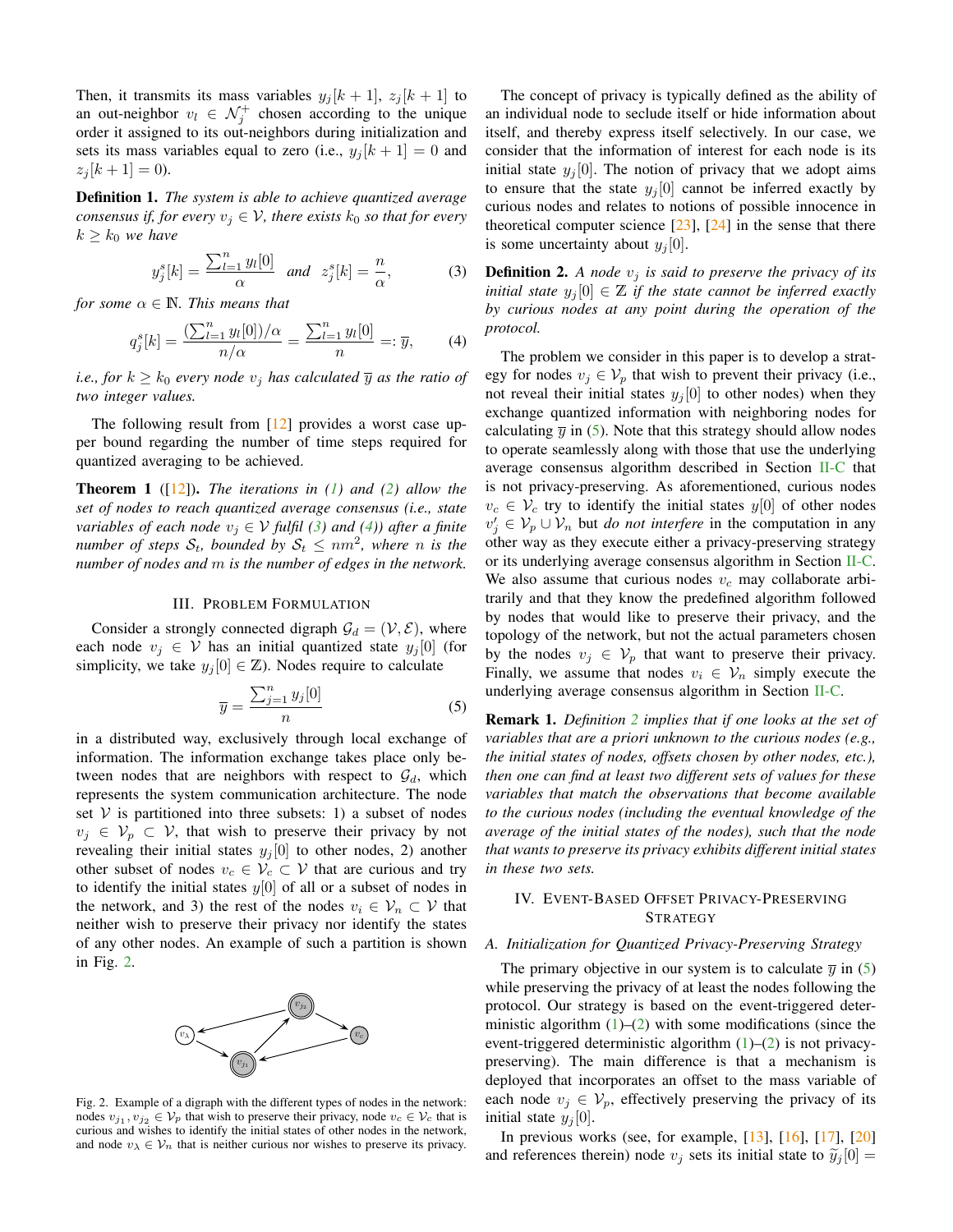$y_i[0] + u_i$ , where  $u_i \in \mathbb{R}$ . However, in this case, we require that the initial offset  $u_j$  is a negative integer number, i.e.,  $u_i \in \mathbb{Z}_{\leq 0}$ , so that the event-triggered conditions (C1) and (C2) are guaranteed to lead to the calculation of the initial average after a finite number of time steps. Furthermore, each node  $v_j$  maintains the privacy values  $u_j[k] \in \mathbb{Z}_{\geq 0}$ , the offset adding steps  $L_j \in \mathbb{N}$ , the offset adding counter  $l_j \in \mathbb{N}$  and its transmission counter  $c_j \in \mathbb{N}$ . The absolute value of the initial offset  $u_i$  and the number of offset adding steps  $L_i$  need to be chosen to be greater than the number of out-neighbors  $\mathcal{D}_j^+$  of node  $v_j$ . Specifically, at initialization, each node  $v_j$ chooses the number of steps  $L_i$  and the offsets  $u_i \in \mathbb{Z}_{\leq 0}$ , and  $u_j[l_j] \in \mathbb{Z}_{\geq 0}$  for all  $l_j \in \{0, 1, 2, ..., L_j\}$ , to satisfy the following constraints:

$$
L_j \geq \mathcal{D}_j^+, \tag{6a}
$$

$$
u_j = -\sum_{l_j=0}^{-j} u_j[l_j],
$$
 (6b)

$$
u_j[l_j] \ge 0, \ \forall \ l_j \in [0, L_j], \tag{6c}
$$

$$
u_j[l_j] = 0, \ \forall \ l_j \notin [0, L_j]. \tag{6d}
$$

Constraints [\(6a\)](#page-4-0)–[\(6d\)](#page-4-1) are explicitly analyzed below:

- 1) In [\(6a\)](#page-4-0) the offset adding steps  $L_j$  of every node  $v_j$  need to be greater than or equal to node  $v_j$ 's out-degree so that every out-neighbor  $v_i \in \mathcal{N}_j^+$  will receive at least one value of  $u_j[l_j]$  from node  $v_j$ . As discussed in Section [IV-D,](#page-5-0) this is motivated by the privacy preservation guarantees.
- 2) Eq. [\(6b\)](#page-4-2) means that the accumulated offset infused in the computation by node  $v_i$  is equal to zero and the exact quantized average of the nodes' initial states can be calculated eventually without any error.
- 3) In [\(6c\)](#page-4-3) the offset  $u_i[l_i]$  which is injected to the network by each node  $v_i$  each time its event-triggered conditions hold (i.e., for events  $l_j \in [0, L_j]$ ) needs to be nonnegative so that (i) the event-triggered conditions (C1) and (C2) hold for every node after a finite number of steps and (ii) the exact quantized average of the initial states can be eventually calculated.
- 4) Eq. [\(6d\)](#page-4-1) means that node  $v_j$  does not need to continue injecting nonzero offsets in the network so that exact quantized average of the initial states can be calculated without any error.

The above choices imply that the initial offset  $u_i$  every node  $v_i$  injects in the network needs to be chosen so that, it is negative and satisfies  $u_j \leq -\mathcal{D}_j^+$ . This is important to ensure that, during the operation of the proposed algorithm, the eventtriggered conditions (C1) and (C2) hold for every node after a finite number of steps. If  $u_i \geq 0$ , the event-triggered conditions (C1) and (C2) may not hold and the proposed protocol may fail to calculate the average of the initial states.

#### *B. Algorithm Description*

The proposed algorithm is a quantized value transfer process in which every node in a strongly connected digraph  $\mathcal{G}_d = (\mathcal{V}, \mathcal{E})$ , performs operations and transmissions according to a set of event-triggered conditions. The intuition behind the algorithm is as follows. Each node  $v_j \in V_p$  that would like to preserve its privacy performs the following steps:

- It initializes a counter  $l_j$  to zero (i.e.,  $l_j = 0$ ), and chooses the total number of offset adding steps  $L_j$  such that  $L_j \geq \mathcal{D}_j^+$  and the set of  $(L_j + 1)$  positive offsets  $u_j[l_j] > 0$  where  $l_j \in \{0, 1, \ldots, L_j\}$ . Finally it sets the initial negative offset  $u_j$  that it injects to its initial state  $y_j[0]$ to  $u_j = -\sum_{l_j=0}^{L_j} u_j[l_j]$ . For example, suppose that node  $v_j$  has four out-neighbors. This means that it can choose  $L_j = 6$ , and then (randomly) set  $u_j[0] = 1$ ,  $u_j[1] = 3$ ,  $u_j[2] = 2, u_j[3] = 4, u_j[4] = 1, u_j[5] = 2, u_j[6] = 5;$ finally it sets  $u_j = -18$ .
- <span id="page-4-0"></span>• It chooses an out-neighbor  $v_l \in \mathcal{N}_j^+$  according to the unique order  $P_{lj}$  (initially, it chooses  $v_l \in \mathcal{N}_j^+$  such that  $P_{lj} = 0$ ) and transmits  $z_j[0]$  and  $\widetilde{y}_j[0] = y_j[0] + u_j$  to this out-<br>pairbbor. Then it sets  $\widetilde{u}_j[0] = 0$  and  $z_j[0] = 0$ neighbor. Then, it sets  $\tilde{y}_i[0] = 0$  and  $z_i[0] = 0$ .
- <span id="page-4-3"></span><span id="page-4-2"></span><span id="page-4-1"></span>• During the execution of the algorithm, at every step  $k$ , node  $v_j$  may receive a set of mass variables  $\widetilde{y}_i[k]$  and  $z_i[k]$ <br>from each in peigbbor  $v_j \in \mathcal{N}^-$ . Then, node  $v_j$  undates from each in-neighbor  $v_i \in \mathcal{N}_j^-$ . Then, node  $v_j$  updates its state according to  $(1a)$ – $(1b)$  (where in the sum of  $(1a)$ we use  $\tilde{y}_i[k]$  and checks whether any of its event-triggered conditions hold. If so, it injects an offset  $u_j[l_j]$  to  $y_j[k+1]$ and increases its offset increasing counter  $l_i$  by one. Then, it sets its state variables  $y_j^s[k+1]$  and  $z_j^s[k+1]$  equal to  $\widetilde{y}_j[k+1] = y_j[k+1] + u_j[l_j]$  and  $z_j[k+1]$ , respectively, and transmits them to an out-neighbor according to the predetermined order. If none of conditions  $(1a)$ – $(1b)$  holds, node  $v_j$  stores  $y_j[k+1]$  and  $z_j[k+1]$ . If no message is received from any of the in-neighbors and no transmission takes place, the mass variables remain the same.

The proposed algorithm is summarized in Algorithm [1.](#page-5-1) Note here that curious nodes  $v_c \in V_c$  that try to identify the initial states of other nodes either follow Algorithm [1](#page-5-1) or the underlying average consensus algorithm in Section [II-C.](#page-2-6)

Remark 2. *Unlike other privacy preserving protocols proposed in the literature (see, e.g., [\[13\]](#page-9-8), [\[16\]](#page-9-11), [\[17\]](#page-9-12), [\[20\]](#page-9-16)), the proposed strategy takes full advantage of the algorithm's finite time nature which means that consensus to the average of the initial states is reached after a finite number of iterations, while the error, introduced via the offset initially infused in the network by the nodes following the protocol, vanishes.*

#### *C. Convergence Analysis*

For the development of the necessary results regarding the operation of Algorithm [1](#page-5-1) let us consider the following setup, the analysis of which for the non privacy-preserving case can be found in [\[12\]](#page-9-7).

*Setup:* Consider a strongly connected digraph  $\mathcal{G}_d = (\mathcal{V}, \mathcal{E})$ with  $n = |\mathcal{V}|$  nodes and  $m = |\mathcal{E}|$  edges. During the execution of Algorithm [1,](#page-5-1) at time step  $k_0$ , there is at least one node  $v_{j'} \in V$ , for which

<span id="page-4-4"></span>
$$
z_{j'}[k_0] \ge z_i[k_0], \ \forall v_i \in \mathcal{V}.\tag{7}
$$

Then, among the nodes  $v_{j'}$  for which [\(7\)](#page-4-4) holds, there is at least one node  $v_j$  for which

<span id="page-4-5"></span>
$$
\widetilde{y}_j[k_0] \ge \widetilde{y}_{j'}[k_0], \ v_j, v_{j'} \in \{v_i \in \mathcal{V} \mid (7) \text{ holds}\}. \tag{8}
$$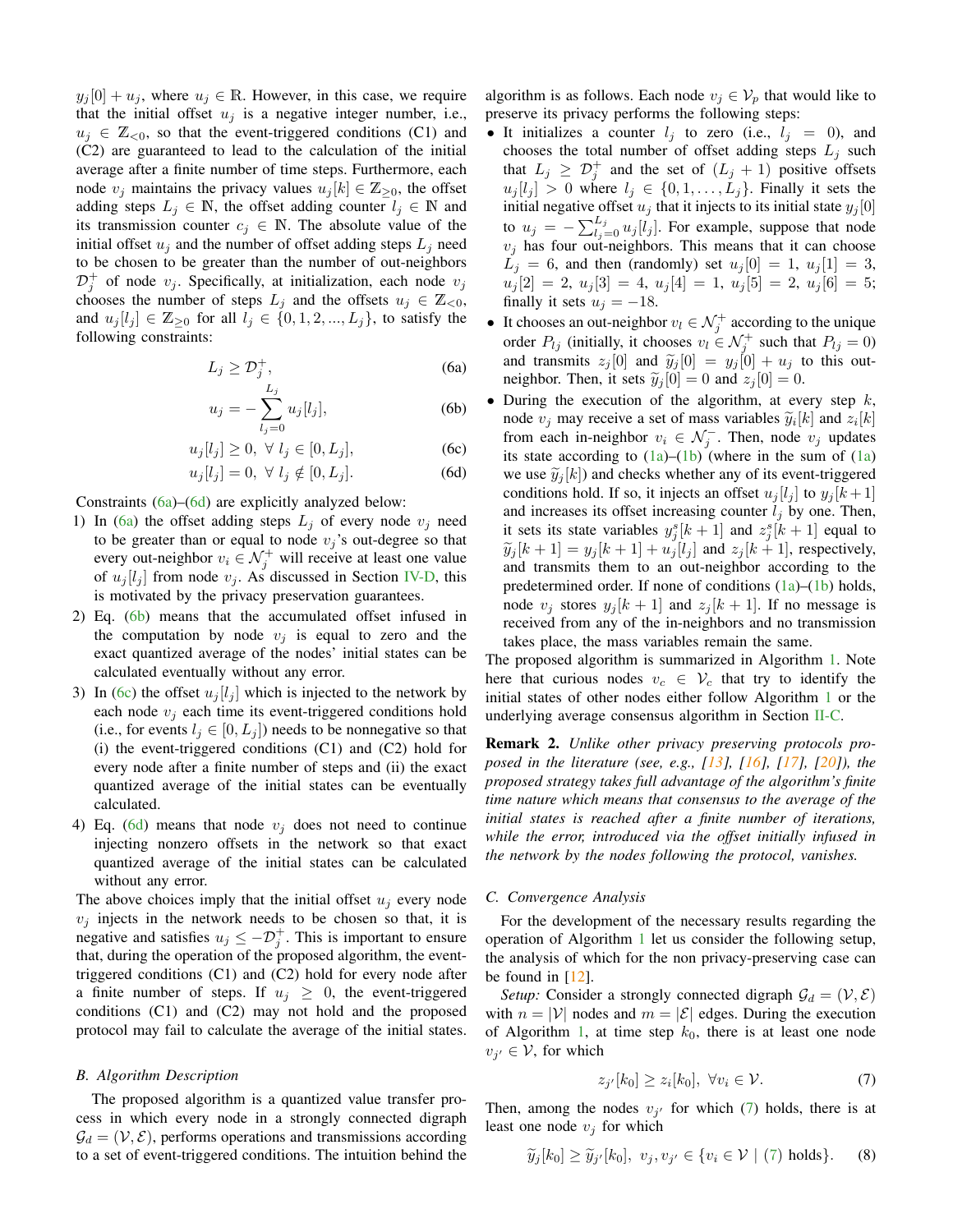<span id="page-5-1"></span>Algorithm 1 Privacy-Preserving Event-Triggered Quantized Average Consensus with Event-Based Offset

**Input:** A strongly connected digraph  $\mathcal{G}_d = (\mathcal{V}, \mathcal{E})$  with  $n =$ |V| nodes and  $m = |\mathcal{E}|$  edges. Each node  $v_i \in \mathcal{V}$  has an initial state  $y_i[0] \in \mathbb{Z}$ .

**Initialization:** Each node  $v_j \in V_p$  does the following:

- 1) It assigns a *unique order*  $P_{lj}$  in the set  $\{0, 1, ..., \mathcal{D}_j^+ 1\}$ to each of its out-neighbors  $v_l \in \mathcal{N}_j^+$ .
- 2) It sets counter  $c_j$  to 0 and priority index  $e_j$  to  $c_j$ .
- 3) It sets counter  $l_j$  to 0, chooses  $L_j \in \mathbb{N}$ , where  $L_j \geq \mathcal{D}_j^+$ , and  $u_j[k] \ge 0$  for  $k \in \{0, 1, ..., L_j\}$ , and  $u_j[k'] = 0$  for  $k' > L_j$ . It also sets  $u_j = -\sum_{l_j=0}^{L_j} u_j[l_j]$ .
- 4) It sets  $\tilde{y}_j[0] = y_j[0] + u_j$ ,  $z_j[0] = 1$ ,  $z_j^s[0] = 1$  and  $y_j^s[0] = \tilde{y}_j[0]$  (which means that  $a^s[0] = \tilde{y}_j[0]/1$ )  $\widetilde{y}_j[0]$  (which means that  $q_j^s[0] = \widetilde{y}_j[0]/1$ ).
- 5) It selects out-neighbor  $v_l \in \mathcal{N}_j^+$  such that  $P_{lj} = e_j$  and transmits  $z_i[0]$  and  $\widetilde{y}_i[0]$  to this out-neighbor. Then, it sets  $\widetilde{y}_j[0] = 0$  and  $z_j[0] = 0$ .
- 6) It sets  $c_j = c_j + 1$  and  $e_j = c_j \mod \mathcal{D}_j^+$ .

**Iteration:** For  $k = 0, 1, 2, \ldots$ , each node  $v_j \in V_p$ , does the following:

- if it receives  $\widetilde{y}_i[k], z_i[k]$  from at least one in-neighbor  $v_i \in \mathcal{N}^-$  then it undates its values according to (1a) (1b)  $\mathcal{N}_j^-$  then it updates its values according to [\(1a\)](#page-2-7)-[\(1b\)](#page-2-8).
	- if any of conditions (C1) and (C2) hold then
		- it sets  $\widetilde{y}_j[k+1] = u_j[l_j] + y_j[k+1]$  and  $l_j \leftarrow l_j + 1$ ; - it sets  $z_j^s[k+1] = z_j[k+1], y_j^s[k+1] = \widetilde{y}_j[k+1]$ <br>and  $q_j^s[k+1] = \widetilde{y}_j[k+1]/z_j^s[k+1]$ ;<br>it tensorites with a land  $\widetilde{y}_j[k+1]$  to set unit have
		- it transmits  $z_j[k+1]$  and  $\widetilde{y}_j[k+1]$  to out-neighbor  $v_{\lambda} \in \mathcal{N}_j^+$  for which  $P_{\lambda j} = e_j$  and it sets  $\widetilde{y}_j[k+1] = 0$ ,<br> $v_{\lambda} [k+1] = 0$  and  $\widetilde{z}_j[k+1] = 0$ .  $y_j[k+1] = 0$  and  $z_j[k+1] = 0$ ;
		- it sets  $c_j = c_j + 1$  and  $e_j = c_j \mod \mathcal{D}_j^+$ .

• **else** it stores  $y_i[k+1]$  and  $z_i[k+1]$ .

**Output:** [\(3\)](#page-3-2) and [\(4\)](#page-3-3) hold for every  $v_i \in V$ .

For notational convenience we will call the mass variables of node  $v_i$  for which [\(7\)](#page-4-4) and [\(8\)](#page-4-5) hold as the "leading mass" (or "leading masses"). Now we present the following two lemmas, which are helpful in the development of our results.

<span id="page-5-5"></span>Lemma 1 ([\[12\]](#page-9-7)). *Under the above Setup, the "leading mass" or "leading masses" at time step* k*, will always fulfill the "Event-Trigger Conditions" (C1) and (C2). This means that the mass variables of node*  $v_i$  *for which* [\(7\)](#page-4-4) *and* [\(8\)](#page-4-5) *hold at time step*  $k_0$  *will be transmitted (at time step*  $k_0$ ) *by*  $v_j$  *to an out-neighbor*  $v_l \in \mathcal{N}_j^+$ .

<span id="page-5-3"></span>Lemma 2. *Under the above Setup, we have that if the eventtriggered conditions of node*  $v_j \in V_p$  *are fulfilled in at least*  $(L_i + 1)$  *instances then, from* [\(6a\)](#page-4-0)–[\(6d\)](#page-4-1)*, we have that the accumulated amount of offset injected by node*  $v_i$  *to the network becomes equal to zero.*

*Proof.* Each node  $v_j \in V_p$  at time step k adds the offset  $u_j[l_j]$ to its mass variable  $y_i[k]$  if and only if the event-triggered conditions (C1) and (C2) hold. As a result, if the eventtriggered conditions of  $v_j$  are fulfilled for at least  $(L_j + 1)$ instances then the accumulated amount of offset node  $v_i$  has injected in the computation becomes equal to zero.  $\Box$ 

The following theorem states that the proposed algorithm allows all nodes to reach quantized average consensus after a finite number of steps, for which we provide an upper bound.

<span id="page-5-2"></span>**Theorem 2.** *Consider a strongly connected digraph*  $\mathcal{G}_d$  =  $(V, \mathcal{E})$  *with*  $n = |V|$  *nodes and*  $m = |\mathcal{E}|$  *edges. The execution of Algorithm [1](#page-5-1) allows each node*  $v_i \in V$  *to reach quantized average consensus after a finite number of steps,*  $S_t$ *, bounded by*  $S_t \leq m^2(L_{\max} + 1 + n)$ *, where n is the number of nodes,* m *is the number of edges in the network and*  $L_{\text{max}} = \max_{v_j \in V} L_j$  *is the maximum value of offset adding steps chosen by nodes in the network.*

*Proof.* See Appendix [B.](#page-10-0)  $\Box$ 

Remark 3. *Theorem [2](#page-5-2) relies on the fact that if the proposed distributed protocol is executed for a finite number of time steps equal to*  $m^2 L_{\text{max}}$ *, then every node in the network will receive a set of nonzero mass variables that are equal to the leading mass for at least* Lmax *instances. This means that the event-triggered conditions will be fulfilled for each node in the network for at least* Lmax *instances and, from Lemma [2,](#page-5-3) the accumulated amount of offset injected in the network from each node is equal to zero. As a result, by executing the proposed protocol for an additional number of time steps equal to* nm<sup>2</sup> *, we have that every nonzero mass in the network will merge to one leading mass (or multiple equally-valued leading masses) that is (are) equal to the average of the initial states, and subsequently this (these) leading mass (masses) will update the state variables of each node in the network, setting them equal to the average of the initial states.*

#### <span id="page-5-0"></span>*D. Topological conditions for privacy preservation*

We establish topological conditions that ensure privacy for the nodes following the proposed protocol despite the presence of possibly colluding curious nodes in the network.

<span id="page-5-4"></span>Proposition 1. *Consider a fixed strongly connected digraph*  $\mathcal{G}_d = (\mathcal{V}, \mathcal{E})$  *with*  $n = |\mathcal{V}|$  *nodes. Assume that a subset of nodes*  $V_p$  *follow the predefined privacy-preserving protocol, as described in Algorithm [1,](#page-5-1) with offsets chosen as in* [\(6a\)](#page-4-0)*-* [\(6d\)](#page-4-1). Curious node  $v_c \in V_c$  will not be able to identify the *initial state*  $y_j[0]$  *of*  $v_j \in V_p$ , *as long as*  $v_j$  *has* 

- *a)* at least one other node (in- or out-neighbor)  $v_\ell \in V_p$ *connected to it, or*
- *b*) *has a non-curious in-neighbor*  $v_i \notin V_p$  *which first transmits to node*  $v_i$  *at initialization.*

In other words, if the condition in Proposition [1](#page-5-4) is satisfied, the network will reach average consensus and the privacy of the initial states of the nodes following the privacy-preserving protocol will be preserved.

*Proof.* See Appendix C. 
$$
\Box
$$

Note here that a set of curious nodes could also attempt to "estimate" the initial states of some other nodes (e.g., by taking into account any available statistics about the initial states,  $u_i$  and  $L_i$ ). However, in our analysis in this paper, we are interested in whether the curious nodes can exactly infer the state of another node (see Definition [2\)](#page-3-6).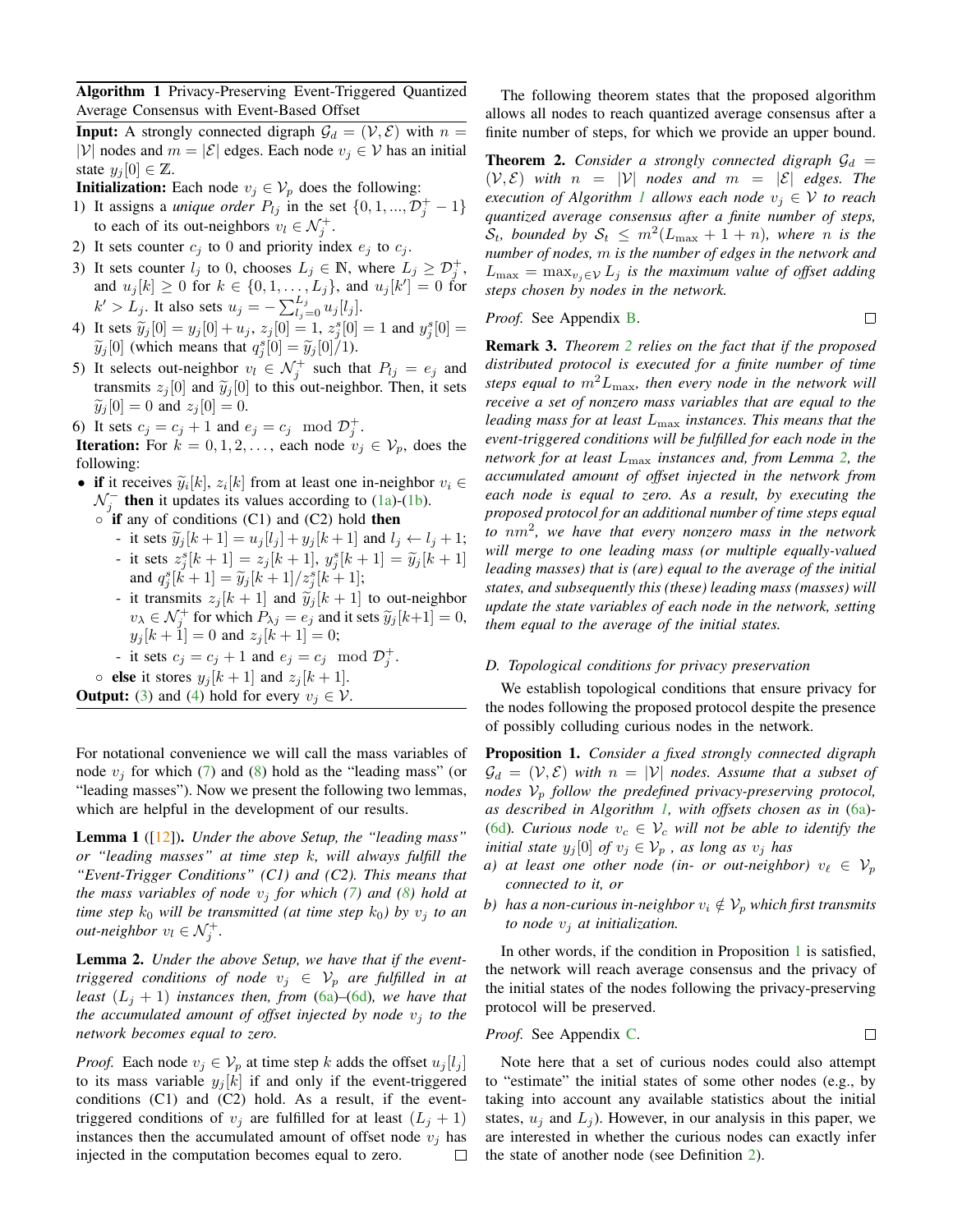# <span id="page-6-0"></span>V. INITIAL ZERO-SUM OFFSET PRIVACY-PRESERVING **STRATEGY**

In this section, we present and analyze another privacy preserving algorithm in which offsets are introduced only at the initialization stage. The main difference with the approach proposed in Section [IV](#page-3-1) is that the proposed mechanism incorporates an offset to the mass variable of each node only during the initialization steps, in order to effectively preserve the privacy of its initial state.

#### *A. Initialization for Quantized Privacy Strategy*

We have that each node maintains the variables  $u_i \in \mathbb{Z}$ and  $u_j^{(l)} \in \mathbb{Z}$  for every  $v_l \in \mathcal{N}_j^+$  and its transmission counter  $c_j \in \mathbb{N}$ . Then, during initialization, it chooses the variables  $u_j^{(l)}$  and  $u_j$ , to satisfy the following constraints.

$$
u_j^{(l)} \in \mathbb{Z}, \ \forall v_l \in \mathcal{N}_j^+, \tag{9a}
$$

$$
u_j = -\sum_{v_l \in \mathcal{N}_j^+} u_j^{(l)},\tag{9b}
$$

Constraints  $(9a)$  and  $(9b)$  are explicitly analyzed below:

- 1) In [\(9a\)](#page-6-1) an integer offset for out-neighbor  $v_l \in \mathcal{N}_j^+$ , is selected in order to be infused to the initial state that node  $v_j$  transmits to that out-neighbor  $v_l \in \mathcal{N}_j^+$ . The selection of a set of integer offsets, each one corresponding to an out-neighbor  $v_l \in \mathcal{N}_j^+$ , has to do with privacy preservation guarantees as discussed in Section [V-D.](#page-6-3)
- 2) Eq. [\(9b\)](#page-6-2) means that the accumulated offset infused in the network during the initialization steps by node  $v_i$  is equal to zero and the exact quantized average of the initial states can be calculated without any error.

It will be seen later that the strategy of incorporating an offset to the mass variable of each node only during the initialization steps increases the convergence speed of the proposed algorithm while it also improves the topological conditions that ensure privacy for the nodes following the proposed protocol.

#### *B. Algorithm Description*

The proposed algorithm is a quantized value transfer process in which each node in a strongly connected digraph  $\mathcal{G}_d = (\mathcal{V}, \mathcal{E})$  performs operations and transmissions according to a set of event-triggered conditions. The intuition behind the algorithm is as follows. Each node  $v_i$  that would like to preserve its privacy performs the following steps:

• It selects a set of integer offsets  $u_j^{(l)}$ , one for each outneighbor  $v_l \in \mathcal{N}_j^+$ . It transmits the values  $u_j^{(l)}$  to every out-neighbor  $v_l \in \mathcal{N}_j^+$ , while it receives the values  $u_i^{(j)}$ from its in-neighbors  $v_i \in \mathcal{N}_j^-$ . Then, it sets its initial state equal to

<span id="page-6-4"></span>
$$
\widetilde{y}_j[0] = y_j[0] + u_j + \sum_{v_i \in \mathcal{N}_j^-} u_i^{(j)}, \tag{10}
$$

where the initial offset  $u_j$  is equal to  $u_j = -\sum_{v_l \in \mathcal{N}_j^+} u_j^{(l)}$ . For example, suppose that node  $v_j$  has four out-neighbors  $(\mathcal{D}_{j}^{+} = 4)$ , three in-neighbors  $(\mathcal{D}_{j}^{-} = 3)$  and initial state

 $y_j[0] = 6$ . This means that it can choose  $u_j^{(0)} = 3$ ,  $u_j^{(1)} =$  $-2, u_j^{(2)} = 5, \text{ and } u_j^{(3)} = -3, \text{ while it sets } u_j = -3.$ It transmits each of the values  $u_j^{(0)}$ ,  $u_j^{(1)}$ ,  $u_j^{(2)}$ , and  $u_j^{(3)}$  to the corresponding out-neighbor, while it receives the values say, 8, 3 and 6, from its in-neighbors. Then, from [\(10\)](#page-6-4), it sets its initial state equal to  $\tilde{y}_j[0] = 20$ . Note that [\(10\)](#page-6-4) is essential not only for preserving the privacy of every node's initial quantized state but also to preserve the sum of the initial states, i.e.,  $\sum_{v_j \in V} y_j[0] = \sum_{v_j \in V} \widetilde{y}_j[0]$ , as it will be seen later.

- It chooses an out-neighbor  $v_l \in \mathcal{N}_j^+$  according to the unique order  $P_{lj}$  (initially, it chooses  $v_l \in \mathcal{N}_j^+$  such that  $P_{lj} = 0$ ) and transmits  $\tilde{y}_i[0]$  and  $z_i[0]$  to this out-neighbor. Then, it sets  $\widetilde{y}_j[0] = 0$  and  $z_j[0] = 0$ .
- <span id="page-6-2"></span><span id="page-6-1"></span>• During the execution of the algorithm, at every step  $k$ , node  $v_j$  may receive a set of mass variables  $\widetilde{y}_i[k]$  and  $z_i[k]$  from<br>each in neighbor  $v_i \in \mathcal{N}^-$ . Then, node  $v_j$  undates its state each in-neighbor  $v_i \in \mathcal{N}_j^-$ . Then, node  $v_j$  updates its state according to  $(1a)$ – $(1b)$  and checks whether any of its event-triggered conditions hold (where in [\(1a\)](#page-2-7) we use  $\tilde{y}_j[k]$ ). If so, it sets its state variables  $y_j^s[k+1]$  and  $z_j^s[k+1]$  equal to  $\tilde{y}_i[k+1]$  and  $z_i[k+1]$ , respectively, and transmits them to an out-neighbor according to the predetermined unique order. If none of the conditions  $(1a)$ – $(1b)$  hold, then node  $v_i$  stores  $\widetilde{y}_i[k+1]$  and  $z_i[k+1]$ . Note that if no message is received from any of the in-neighbors, the mass variables remain the same.

The proposed algorithm is summarized in Algorithm [2.](#page-7-1) The curious nodes  $v_c \in V_c$  that try to identify the initial states of other nodes either follow Algorithm [2](#page-7-1) or the underlying average consensus algorithm in Section [II-C.](#page-2-6)

#### *C. Deterministic Convergence Analysis*

The following theorem states that Algorithm [2](#page-7-1) allows all nodes to reach quantized average consensus after a finite number of steps, for which we provide an upper bound.

<span id="page-6-6"></span>**Theorem 3.** *Consider a strongly connected digraph*  $\mathcal{G}_d$  =  $(V, \mathcal{E})$  *with*  $n = |V|$  *nodes and*  $m = |\mathcal{E}|$  *edges. The execution of Algorithm* [2](#page-7-1) *allows each node*  $v_i \in V$  *to reach quantized average consensus after a finite number of steps,*  $S_t$ *, bounded by*  $S_t \leq m^2n$ , where *n* is the number of nodes and *m* is the *number of edges in the network.*

*Proof.* See Appendix D. 
$$
\Box
$$

#### <span id="page-6-3"></span>*D. Topological conditions for privacy preservation*

The topological conditions for ensuring privacy for the nodes following Algorithm [2](#page-7-1) are given in Proposition [2.](#page-6-5)

<span id="page-6-5"></span>Proposition 2. *Consider a fixed strongly connected digraph*  $\mathcal{G}_d = (\mathcal{V}, \mathcal{E})$  *with*  $n = |\mathcal{V}|$  *nodes. Assume that a subset of nodes*  $V_p$  *follow the predefined privacy-preserving protocol, as described in Algorithm [2,](#page-7-1) with offsets chosen as in* [\(9a\)](#page-6-1)*-* [\(9b\)](#page-6-2). Curious node  $v_c \in V_c$  will not be able to identify the *initial state*  $y_j[0]$  *of*  $v_j$ *, as long as*  $v_j \in V_p$  *and there exists at least one out-neighbor*  $v_l$  that is not curious (i.e.,  $v_l \notin V_c$ ).

*Proof.* As it was the case with Algorithm [1,](#page-5-1) the topological conditions will be extracted from simple scenarios, which constitute the building blocks of the directed network.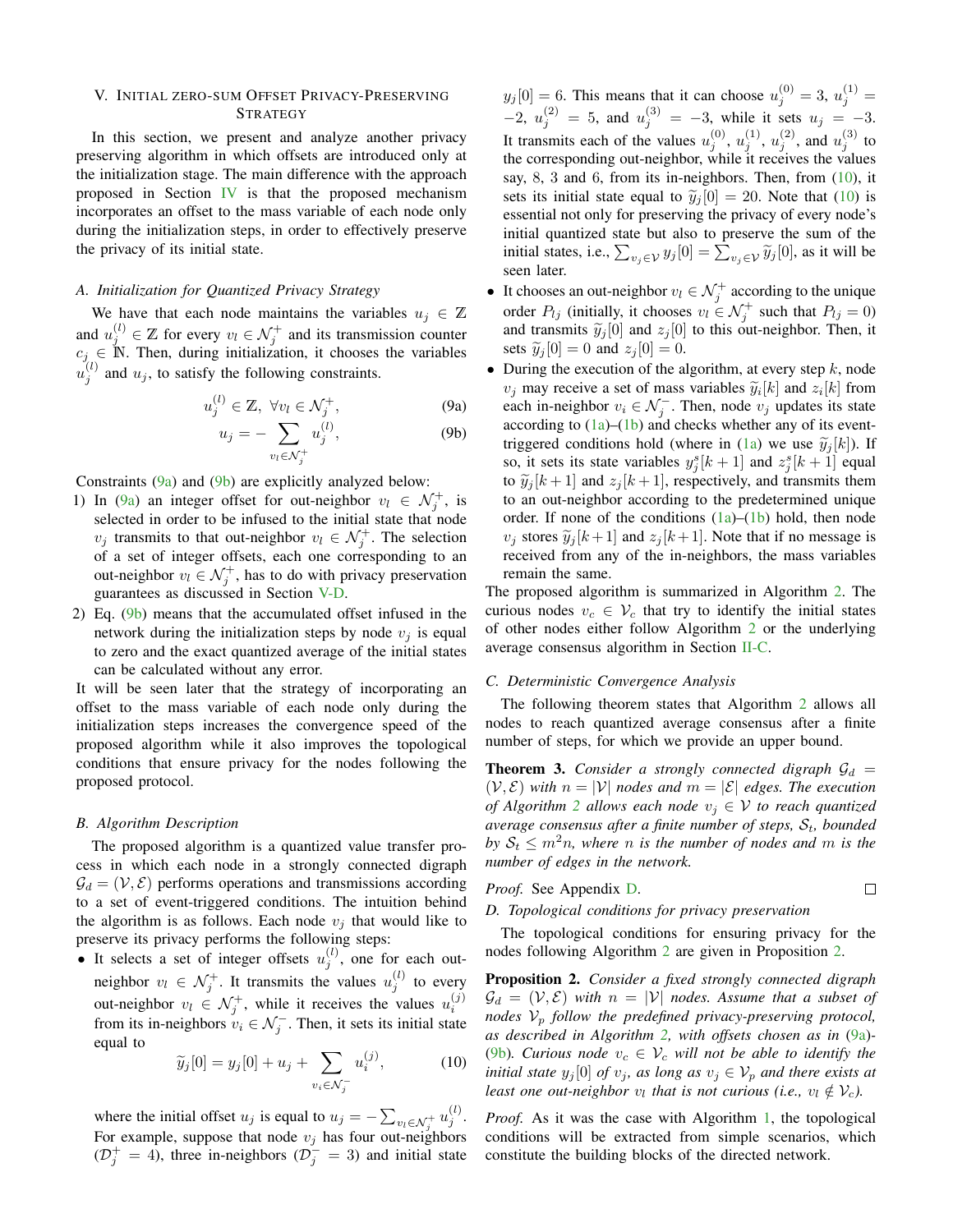<span id="page-7-1"></span>Algorithm 2 Privacy-Preserving Event-Triggered Quantized Average Consensus with Initial Zero-Sum Offset

**Input:** A strongly connected digraph  $\mathcal{G}_d = (\mathcal{V}, \mathcal{E})$  with  $n =$ |V| nodes and  $m = |\mathcal{E}|$  edges. Each node  $v_i \in \mathcal{V}$  has an initial state  $y_i[0] \in \mathbb{Z}$ .

**Initialization:** Each node  $v_j \in V_p$  does the following:

- 1) It assigns a *unique order*  $P_{lj}$  in the set  $\{0, 1, ..., \mathcal{D}_j^+ 1\}$ to each of its out-neighbors  $v_l \in \mathcal{N}_j^+$ .
- 2) It sets counter  $c_j$  to 0 and priority index  $e_j$  to  $c_j$ .
- 3) It chooses  $u_j^{(l)} \in \mathbb{Z}$ , for every  $v_l \in \mathcal{N}_j^+$ . Then, it sets  $u_j = -\sum_{v_l \in \mathcal{N}_j^+} u_j^{(l)}.$
- 4) It transmits  $u_j^{(l)}$  to each  $v_l \in \mathcal{N}_j^+$ .
- 5) It sets  $\widetilde{y}_j[0] = y_j[0] + u_j + \sum_{v_i \in \mathcal{N}_j^-} u_i^{(j)}, z_j[0] = 1,$  $y_j^s[0] = \tilde{y}_j[0]$  and  $z_j^s[0] = z_j[0]$  (which means that  $q_j^s[0] = \widetilde{y}_j[0]/z_j^s[0]).$
- 6) It selects out-neighbor  $v_l \in \mathcal{N}_j^+$  such that  $P_{lj} = e_j$  and transmits  $\tilde{y}_i[0]$  and  $z_i[0]$  to this out-neighbor. Then, it sets  $\widetilde{y}_i[0] = 0$  and  $z_i[0] = 0$ .
- 7) It sets  $c_j = c_j + 1$  and  $e_j = c_j \mod \mathcal{D}_j^+$ .

**Iteration:** For  $k = 0, 1, 2, \ldots$ , each node  $v_j \in V_p$  does the following:

- if it receives  $\widetilde{y}_i[k]$  and  $z_i[k]$  from at least one in-neighbor<br> $y_i \in \mathcal{N}^-$  then it undetes  $\widetilde{y}_i[k+1]$  and  $z_i[k+1]$  according  $v_i \in \mathcal{N}_j^-$  then it updates  $\tilde{y}_j[k+1]$  and  $z_j[k+1]$  according to  $(1)$  (1b) to  $(1a)-(1b)$  $(1a)-(1b)$  $(1a)-(1b)$ .
	- if any of conditions (C1) and (C2) hold then
		- it sets  $y_j^s[k+1] = \tilde{y}_j[k+1], z_j^s[k+1] = z_j[k+1]$ and  $q_j^s[k+1] = y_j^s[k+1]/z_j^s[k+1]$ ;
		- it transmits  $\widetilde{y}_j[k+1]$  and  $z_j[k+1]$  to out-neighbor  $v_{\lambda} \in \mathcal{N}_j^+$  for which  $P_{\lambda j} = e_j$  and it sets  $\widetilde{y}_j[k+1] = 0$ and  $z_i$  [ $k + 1$ ] = 0;

- it sets 
$$
c_j = c_j + 1
$$
 and  $e_j = c_j \mod \mathcal{D}_j^+$ .

• **else** it stores  $\widetilde{y}_j[k+1]$  and  $z_j[k+1]$ .

**Output:** [\(3\)](#page-3-2) and [\(4\)](#page-3-3) hold for every  $v_j \in V$ .

- 1) It is easy to observe that if all the in- and out-neighbors of node  $v_i$  are curious and they communicate with each other, it is not possible for this node to keep its privacy. At initialization, the curious nodes will know the values  $v_i$ transmitted to its out-neighbors, i.e.,  $u_j^{(l)}$  to every  $v_l \in \mathcal{N}_j^+$ . Also, the curious nodes will know the values  $v_j$  received during the initialization, i.e.,  $u_i^{(j)}$  from every  $v_i \in \mathcal{N}_j^-$ . Hence, after the Initialization of Algorithm [2,](#page-7-1) the curious nodes will compute the initial offset of node  $v_j$ , since the initial offset satisfies [\(9b\)](#page-6-2); hence, privacy of  $v_j$ 's initial state will not be preserved. As a result, at least one neighbor that is not curious is needed.
- 2) Let us consider the case for which there exists at least one out-neighbor of node  $v_j$ , say  $v_l$ , that is neither curious nor following the privacy-preserving protocol, and all other inand out-neighbors of both nodes are curious. During the Initialization of Algorithm [2,](#page-7-1)  $v_l$  will receive the value  $u_j^{(l)}$ from  $v_i$  and will sum it with its own initial state in order to calculate  $\tilde{y}_l[0]$ . Then,  $v_j$  will calculate its own  $\tilde{y}_j[0]$  and<br>as a result the privacy of podes  $v_j$  and  $v_j$  is preserved as a result the privacy of nodes  $v_j$  and  $v_l$  is preserved.

From these discussions, we can deduce that, in order for node  $v_i$  to preserve the privacy of its initial state, it is sufficient that  $v_j \in V_p$  and there exists at least one non-curious out-neighbor  $v_l \notin V_c$ . Note that in such cases, the initial states of both nodes are protected (though the sum of these states may be exposed). As a result, the initial state of the node that follows the protocol cannot be inferred exactly, which according to Definition [2](#page-3-6) implies that its privacy is preserved.  $\Box$ 

Remark 4. *Note that the topological conditions of Algorithm [2](#page-7-1) are improved with respect to those of Algorithm [1.](#page-5-1) While the topological conditions of Algorithm [1](#page-5-1) require two connected nodes to follow the privacy-preserving protocol or an in-neighbor to explicitly transmit to the privacy-preserving node during its initialization, the topological conditions of Algorithm [2](#page-7-1) do not necessarily need a node that follows the protocol or has side information. Also, apart from improving the topological conditions that ensure privacy for the nodes following the proposed protocol, Algorithm [2](#page-7-1) also exhibits increased convergence speed (seen the subsequent discussion in Section [VI\)](#page-7-0), since the injection of the zero-valued offset requires only one time step during the initialization procedure.*

#### VI. SIMULATION RESULTS

<span id="page-7-0"></span>In this section, we present simulation results to illustrate the behavior of our proposed distributed protocols. Specifically, we analyze the cases of:

- A) a randomly generated digraph of 20 nodes with the average of the initial states of the nodes turning out to be equal to  $q = 181/20 = 9.05$ ,
- B) 1000 randomly generated digraphs of 20 nodes each where, for convenience in plotting the results, the initial quantized state of each node remained the same (for each one of the 1000 randomly generated digraphs); this means that the average of the nodes' initial quantized states also remained equal to  $q = 185/20 = 9.25$ .

For each of the above cases we analyze the scenarios where each node  $v_j \in V$  does the following: Case (i) executes the privacy protocol described in Algorithm [1](#page-5-1) and initially infuses in the network a randomly chosen offset  $u_i \in [-100, -50]$ with randomly chosen offset adding steps  $L_i \in [20, 40]$ , Case (ii) executes the privacy protocol described in Algorithm [2](#page-7-1) and initially infuses in the network the randomly chosen offset  $u_j \in [-100, 100]$ , the randomly chosen offsets  $u_j^{(l)} \in [-20, 20]$ , for every  $v_l \in \mathcal{N}_j^+$ , and  $u_j$  chosen according to [\(9b\)](#page-6-2) and Case (iii) initially does not infuse any offset in the network, i.e.,  $u_j = 0$  and  $u_j^{(l)} = 0$  for every  $v_l \in \mathcal{N}_j^+$ , which means that it does not attempt to preserve the privacy of its initial state. Note that the digraphs were randomly generated by creating, independently for each ordered pair  $(v_i, v_i)$  of two nodes  $v_i$  and  $v_i$  ( $v_j \neq v_i$ ), a directed edge from node  $v_i$ to node  $v_i$  with probability  $p = 0.3$ .

# *A. Execution of Algorithm [1](#page-5-1) and Algorithm [2](#page-7-1) over a Random Digraph of* 20 *Nodes*

In Fig. [3,](#page-8-0) we illustrate Algorithm [1](#page-5-1) and Algorithm [2](#page-7-1) over a random digraph of 20 nodes, where the average of the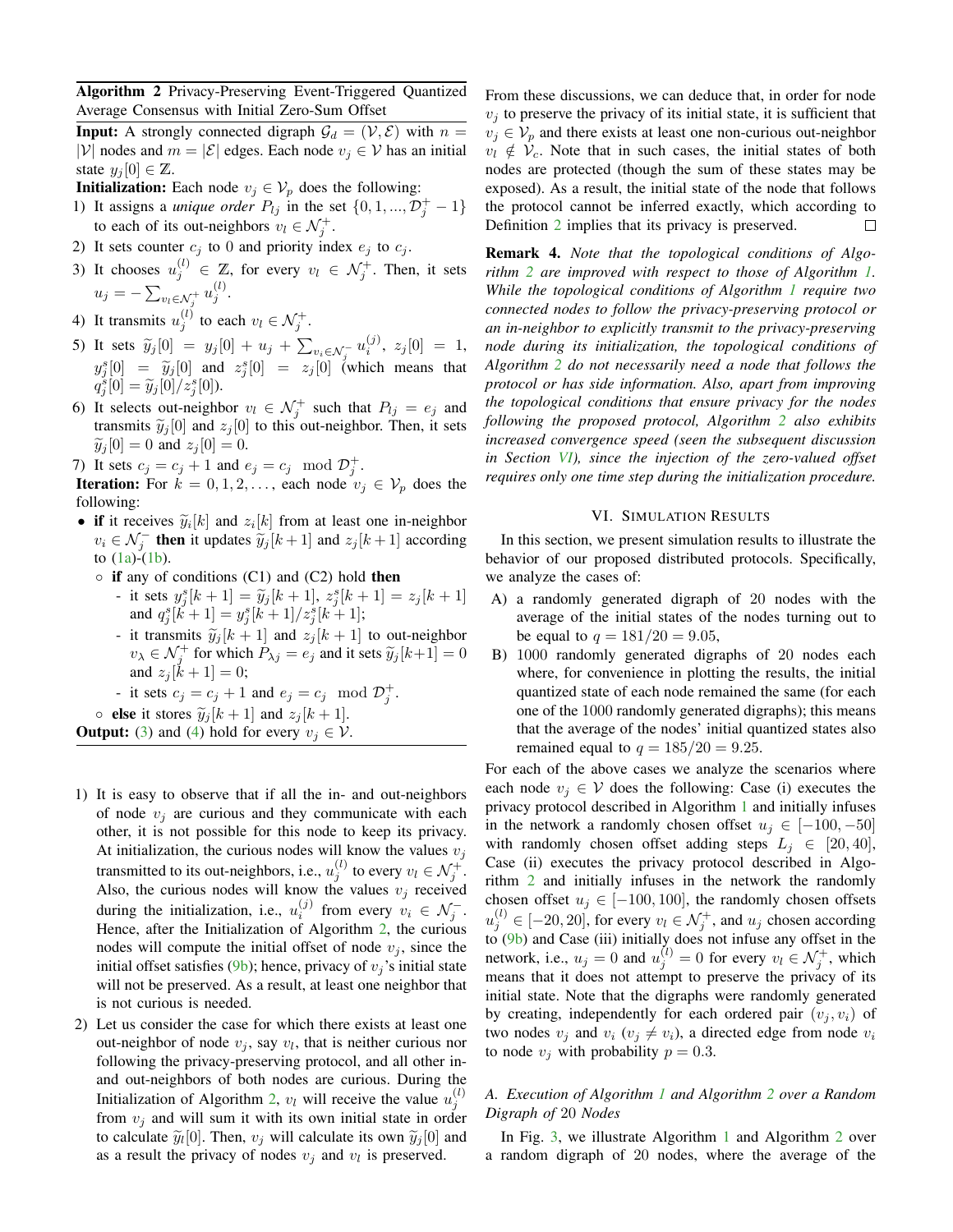

<span id="page-8-0"></span>Fig. 3. Execution of Algorithm [1](#page-5-1) and Algorithm [2](#page-7-1) for a random digraph of 20 nodes. *Top figure:* Node state variables with privacy preservation of Algorithm [1](#page-5-1) plotted against the number of iterations where the dashed line is the average of the initial states. *Middle figure:* Node state variables with privacy preservation of Algorithm [2](#page-7-1) plotted against the number of iterations. *Bottom Figure:* Node state variables without privacy preservation plotted against the number of iterations.

initial states of the nodes is equal to  $q = 181/20 = 9.05$ . We analyze the operation of our algorithms for the scenarios where each node  $v_i \in V$ : Case (i) executes Algorithm [1](#page-5-1) and initially infuses in the network an offset  $u_i \in [-100, -50]$ with offset adding steps  $L_j \in [20, 40]$  (see top of Fig. [3\)](#page-8-0), Case (ii) executes Algorithm  $2$  and initially infuses in the network the randomly chosen offset  $u_j \in [-100, 100]$  and the offsets  $u_j^{(l)} \in [-20, 20]$ , for every  $v_l \in \mathcal{N}_j^+$  (see middle of Fig. [3\)](#page-8-0), and Case (iii) initially does not infuse any offset in the network  $u_j = 0$ ,  $u_j^{(l)} = 0$ , for every  $v_l \in \mathcal{N}_j^+$  (see bottom of Fig. [3\)](#page-8-0). Here, we observe that for Case (iii) (where each node  $v_i$  does not attempt to preserve the privacy of its initial state) each node is able to calculate the average of the initial states after 100 time steps. However, for the case where each node  $v_i$  wants to preserve the privacy of its initial state we observe that Algorithm [1](#page-5-1) converges after 450 time steps, while Algorithm [2](#page-7-1) converges after 105 time steps. Furthermore, we observe that for Case (iii) we have  $y_i[0] \in [3, 19]$  for every  $v_i \in V$ , for the case where every node executes Algorithm [1](#page-5-1) we have  $\tilde{y}_i[0] \in [-40, -80]$  for every  $v_i \in V$ , and for the case where every node executes Algorithm [2](#page-7-1) we have  $\tilde{y}_j[0] \in [-80, 90]$  for every  $v_j \in V$ . Note here that both algorithms are able to calculate the *exact* average of the initial states of the nodes without introducing any error due to the utilized privacy-preserving strategy.

# *B. Execution of Algorithm [1](#page-5-1) and Algorithm [2](#page-7-1) Averaged over* 1000 *Random Digraphs of* 20 *Nodes*

In Fig. [4](#page-8-1) we present the same cases as in Fig. [3](#page-8-0) with the difference being that they are averaged over 1000 randomly generated digraphs of 20 nodes. The initial quantized state of each node remained the same for each one of the 1000



<span id="page-8-1"></span>Fig. 4. Execution of Algorithm [1](#page-5-1) and Algorithm [2](#page-7-1) averaged over 1000 random digraphs of 20 nodes. *Top figure:* Average values of node state variables with privacy preservation of Algorithm [1](#page-5-1) plotted against the number of iterations (averaged over 1000 random digraphs of 20 nodes) where the dashed line is the average of the initial states. *Middle figure:* Average values of node state variables with privacy preservation of Algorithm [2](#page-7-1) plotted against the number of iterations (averaged over 1000 random digraphs of 20 nodes). *Bottom Figure:* Average values of node state variables without privacy preservation plotted against the number of iterations (averaged over 1000 random digraphs of 20 nodes).

randomly generated digraphs (in particular the average of the initial states of the nodes is equal to  $q = 185/20 = 9.25$ . For every node  $v_j$ , the initial offset  $u_j \in [-100, -50]$  and the offset adding steps  $L_j \in [20, 40]$  during the execution of Algorithm [1,](#page-5-1) as well as the initial offset  $u_j \in [-100, 100]$ and the offsets  $u_j^{(l)} \in [-20, 20]$ , for every  $v_l \in \mathcal{N}_j^+$ , during the execution of Algorithm [2,](#page-7-1) were randomly chosen for each digraph according to a uniform distribution. We can see that the main results resemble those in Fig. [3,](#page-8-0) and Algorithm [1](#page-5-1) converges after 450 time steps while Algorithm [2](#page-7-1) converges after 170 time steps. For the Case (iii) we have  $y_i[0] \in [4, 19]$  for every  $v_i \in V$ , whereas for the case where every node executes Algorithm [1](#page-5-1) we have  $\widetilde{y}_i[0] \in [-40, -70]$  for every  $v_i \in \mathcal{V}$ , and for the case where every node executes Algorithm [2](#page-7-1) we have  $\widetilde{y}_j[0] \in [3, 20]$  for every  $v_j \in \mathcal{V}$ . This means that, for Case (iii), the states  $y_j[0]$  of every  $v_j \in V$  are almost equal to the states  $\widetilde{y}_j[0]$  for the case where every node executes Algorithm [2,](#page-7-1) since the offsets  $u_j \in [-100, 100]$ ,  $u_j^{(l)} \in [-20, 20]$  for every  $v_l \in \mathcal{N}_j^+$  were randomly chosen for each digraph according to a uniform distribution.

Remark 5. *In Fig. [3](#page-8-0) and Fig. [4](#page-8-1) we can see that both algorithms are able to calculate the exact average of the initial states of the nodes without introducing any error due to the utilized privacy preserving strategies. This makes Algorithm [1](#page-5-1) and Algorithm [2](#page-7-1) the first algorithms in the literature which calculate the exact average of the initial states of the nodes in finite time without introducing any error in a privacypreserving manner. Furthermore, the privacy strategy presented in Algorithm [2](#page-7-1) requires fewer time steps for conver-*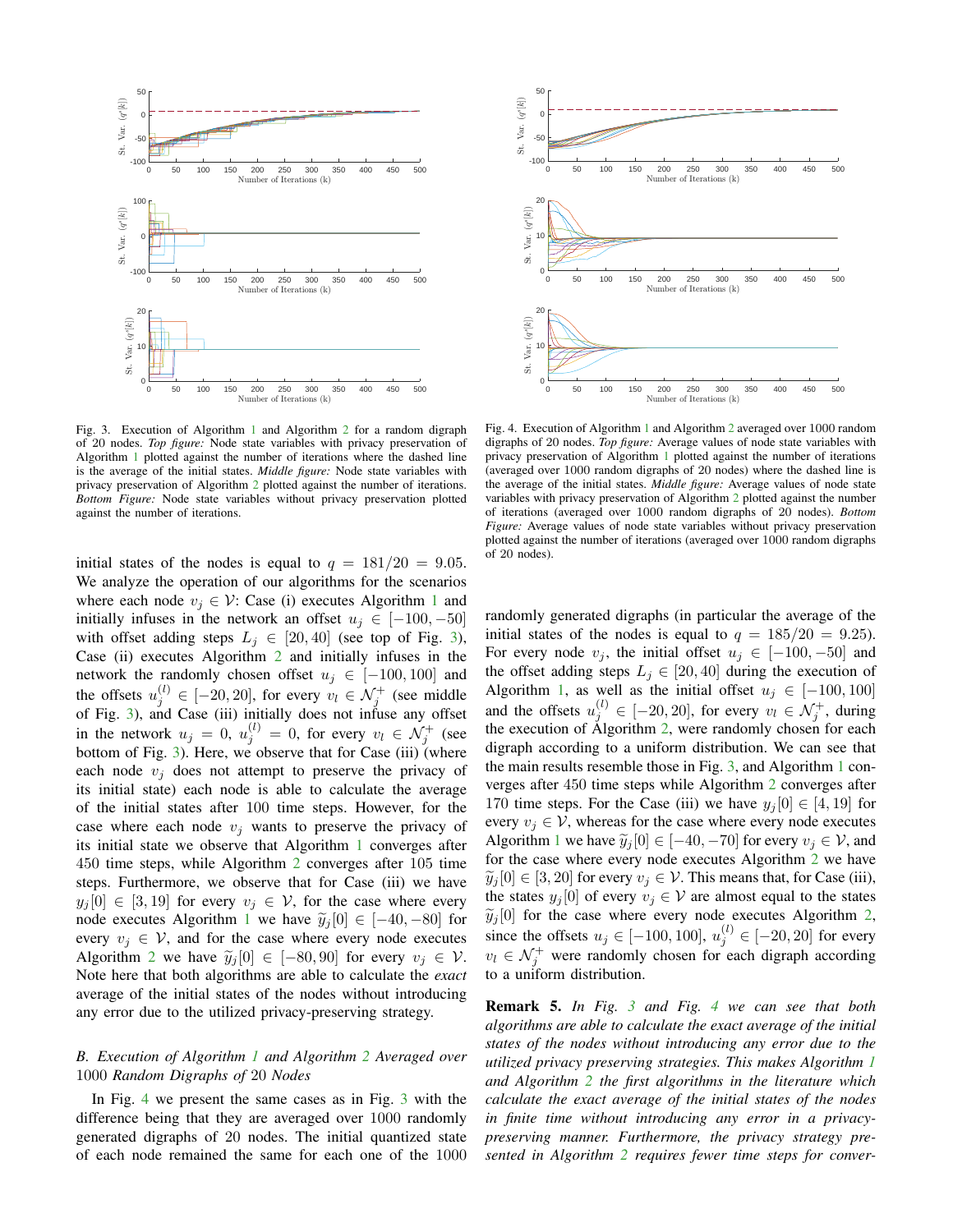*gence than the strategy in Algorithm [1](#page-5-1) since the injection of the zero-valued offset is done during the initialization procedure and requires only one time step. However, Algorithm [1](#page-5-1) allows a more efficient usage of the available network resources (e.g., communication bandwidth) since each node is required to transmit to at most one out-neighbor at each time step* k*.*

### VII. CONCLUSIONS AND FUTURE DIRECTIONS

<span id="page-9-19"></span>In this paper, we proposed two event-triggered quantized privacy-preserving strategies which allow the nodes of a multiagent system to calculate the average of their initial states using quantized states and after a finite number of time steps without revealing their initial state to other nodes. They take full advantage of the algorithm's finite time nature which means that consensus to the *exact* average of the initial states is achieved after a finite number of iterations which we explicitly calculated, while the error, introduced from the offset initially infused in the network by the nodes following the protocol, vanishes completely. Finally, we have demonstrated the performance of our proposed protocols via illustrative examples and we have presented an application in smart grids.

The point-to-point communication protocol and the quantized nature of the packets used in the proposed algorithms facilitate the use of cryptographic primitives for setting up secure channels and preventing eavesdropping, while harvesting the benefits of event-triggered and finite-time operation of the distributed privacy-preserving protocol proposed. We plan to deploy such cryptographic protocols and implement our algorithms in practice.

#### **REFERENCES**

- <span id="page-9-1"></span>[1] A. I. Rikos, T. Charalambous, K. H. Johansson, and C. N. Hadjicostis, "Privacy-preserving event-triggered quantized average consensus," *Proceedings of* 59th *IEEE Conference on Decision and Control (CDC)*, pp. 6246–6253, 2020.
- <span id="page-9-0"></span>[2] R. Olfati-Saber and R. Murray, "Consensus problems in networks of agents with switching topology and time-delays," *IEEE Transactions on Automatic Control*, vol. 49, no. 9, pp. 1520–1533, September 2004.
- <span id="page-9-2"></span>[3] C. N. Hadjicostis, A. D. Domínguez-García, and T. Charalambous, "Distributed averaging and balancing in network systems, with applications to coordination and control," *Foundations and Trends® in Systems and Control*, vol. 5, no. 3–4, 2018.
- <span id="page-9-3"></span>[4] A. B. Alexandru, M. S. Darup, and G. J. Pappas, "Encrypted cooperative control revisited," *Proceedings of* 58th *IEEE Conference on Decision and Control (CDC)*, pp. 7196–7202, 2019.
- <span id="page-9-4"></span>[5] P. Paillier, "Public-key cryptosystems based on composite degree residuosity classes," *Advances in Cryptology – EUROCRYPT '99*, pp. 223–238, 1999.
- <span id="page-9-14"></span>[6] M. Ruan, H. Gao, and Y. Wang, "Secure and privacy-preserving consensus," *IEEE Transactions on Automatic Control*, vol. 64, no. 10, pp. 4035–4049, Oct. 2019.
- <span id="page-9-5"></span>[7] C. N. Hadjicostis and A. D. Dominguez-Garcia, "Privacy-preserving distributed averaging via homomorphically encrypted ratio consensus, *IEEE Transactions on Automatic Control*, vol. 65, no. 9, pp. 3887–3894, 2020.
- <span id="page-9-6"></span>[8] T. C. Aysal, M. Coates, and M. Rabbat, "Distributed average consensus using probabilistic quantization," *Proceedings of IEEE/SP Workshop on Statistical Signal Processing*, pp. 640–644, 2007.
- [9] J. Lavaei and R. M. Murray, "Quantized consensus by means of Gossip algorithm," *IEEE Transactions on Automatic Control*, vol. 57, no. 1, pp. 19–32, January 2012.
- <span id="page-9-20"></span>[10] K. Cai and H. Ishii, "Quantized consensus and averaging on gossip digraphs," *IEEE Transactions on Automatic Control*, vol. 56, no. 9, pp. 2087–2100, September 2011.
- [11] M. E. Chamie, J. Liu, and T. Basar, "Design and analysis of distributed averaging with quantized communication," *IEEE Transactions on Automatic Control*, vol. 61, no. 12, pp. 3870–3884, December 2016.
- <span id="page-9-7"></span>[12] A. I. Rikos and C. N. Hadjicostis, "Event-triggered quantized average consensus via ratios of accumulated values," *IEEE Transactions on Automatic Control*, vol. 64, no. 10, pp. 4035–4049, Oct. 2020.
- <span id="page-9-8"></span>[13] M. Kefayati, M. S. Talebi, B. H. Khalaj, and H. R. Rabiee, "Secure consensus averaging in sensor networks using random offsets," in *Proceedings of IEEE International Conference on Telecommunications and Malaysia International Conference on Communications*, May 2007, pp. 556–560.
- <span id="page-9-9"></span>[14] J. Cortés, G. E. Dullerud, S. Han, J. L. Ny, S. Mitra, and G. J. Pappas, "Differential privacy in control and network systems," *Proceedings of* 55th *IEEE Conference on Decision and Control*, pp. 4252–4272, 2016.
- <span id="page-9-10"></span>[15] E. Nozari, P. Tallapragada, and J. Cortés, "Differentially private average consensus: Obstructions, trade-offs, and optimal algorithm design," *Automatica*, vol. 81, pp. 221–231, 2017.
- <span id="page-9-11"></span>[16] N. Manitara and C. N. Hadjicostis, "Privacy-preserving asymptotic average consensus," *Proceedings of the European Control Conference (ECC)*, pp. 760–765, 2013.
- <span id="page-9-12"></span>[17] Y. Mo and R. M. Murray, "Privacy preserving average consensus," *IEEE Transactions on Automatic Control*, vol. 62, no. 2, pp. 753–765, 2017.
- <span id="page-9-13"></span>[18] N. Gupta, J. Katz, and N. Chopra, "Privacy in distributed average consensus," *IFAC-PapersOnLine*, vol. 50, pp. 9515–9520, 2017.
- <span id="page-9-15"></span>[19] C. N. Hadjicostis, "Privary preserving distributed average consensus via homomorphic encryption," *Proceedings of* 57th *IEEE Conference on Decision and Control (CDC)*, pp. 1258–1263, Dec. 2018.
- <span id="page-9-16"></span>[20] T. Charalambous, N. E. Manitara, and C. N. Hadjicostis, "Privacypreserving average consensus over digraphs in the presence of time delays," *Proceedings of the* 57th *Annual Allerton Conference on Communication, Control, and Computing*, pp. 238–245, 2019.
- <span id="page-9-17"></span>[21] C. Yu, C. Chen, S. Kuo, and H. Chao, "Privacy-preserving power request in smart grid networks," *IEEE Systems Journal*, vol. 8, no. 8, pp. 441– 449, 2014.
- <span id="page-9-21"></span>[22] A. Kashyap, T. Basar, and R. Srikant, "Quantized consensus," *Automatica*, vol. 43, no. 7, pp. 1192–1203, 2007.
- <span id="page-9-22"></span>[23] M. K. Reiter and A. D. Rubin, "Crowds: Anonymity for web transactions," *ACM Transactions on Information and System Security (TISSEC)*, vol. 1, pp. 66–92, 1998.
- <span id="page-9-23"></span>[24] K. Chatzikokolakis and C. Palamidessi, "Probable innocence revisited," *Theoretical Computer Science*, vol. 367, no. 1-2, pp. 123–138, 2006.
- <span id="page-9-24"></span>[25] A. I. Rikos, T. Charalambous, and C. N. Hadjicostis, "Distributed weight balancing over digraphs," *IEEE Transactions on Control of Network Systems*, vol. 1, no. 2, pp. 190–201, June 2014.

#### <span id="page-9-18"></span>APPENDIX A

# APPLICATION: POWER REQUEST IN SMART GRIDS UNDER PRIVACY-PRESERVING GUARANTEES

In this application, by applying either Algorithm [1](#page-5-1) or Algorithm [2](#page-7-1) in the network shown in Fig. [1,](#page-1-0) we are able compute distributively and in a privacy-preserving manner the *total* power requested within a certain time period by a set of interconnected nodes (be it households, electric cars, etc.) in a neighborhood. To formally define the privacypreserving total power request of a set of interconnected nodes in a neighborhood, let  $\mathcal{B} = \{b_1, b_2, \ldots, b_n\}$  denote the set of  $n$  interconnected nodes in neighborhood  $B$ , and  $\mathcal{C}^{\text{day}} = \{c_1^{\text{day}}, c_2^{\text{day}}, \dots, c_n^{\text{day}}\},\$  denote the set of requested powers per household at each day within a month, where day refers to the day of the month. This means that for node  $b_i$ the amount of requested power at the third day of a month is denoted as  $c_j^3$ . For simplicity of exposition, we show how our algorithms work within a single day, so hereafter we drop the index day.

Both algorithms initially use as input the requested power of each node  $b_j \in \mathcal{B}$  for a specific day  $c_j$  and create a distorted version  $\tilde{c}_j$ . Let  $\mathcal{C} = {\tilde{c}_1, \tilde{c}_2, \ldots, \tilde{c}_n}$ , be the set of distorted amounts of requested power from every household in the neighborhood at each day within a month. Eventually, the smart meter collects the calculated average demand of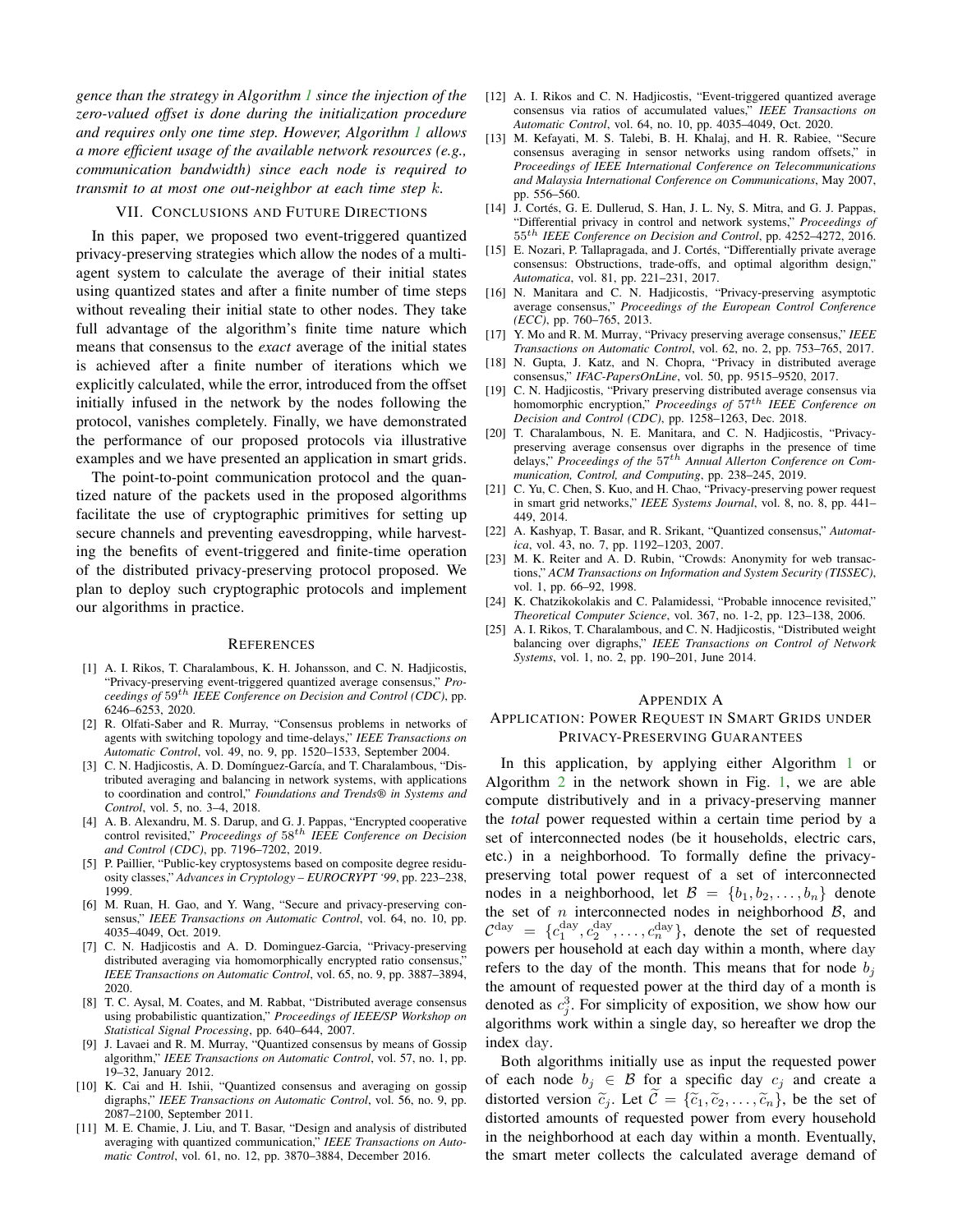the neighborhood, in order to multiply it with the number of participating nodes (there exist algorithms for computing the total number of nodes, in case it can vary e.g., due to the presence of excess electric vehicles) and calculate the total demanded power. The operation of both algorithms is the following:

A. During the operation of Algorithm [1](#page-5-1) a set of offset adding steps  $L_j$  is chosen from each node  $b_j$ . Then, each node injects a set of positive offsets for a number of  $L_{\text{max}} = \max_{b_i \in \mathcal{B}} L_i$ steps, which will guarantee the preservation of the privacy of the people living in this household.

B. During the operation of Algorithm [2,](#page-7-1) each node  $b_i$  transmits nonzero offsets to its out-neighbors. Then, for each day the initial states  $\tilde{c}_j$  of every household  $b_j$  are calculated (note that it holds  $\sum_{j=1}^{n} \widetilde{c}_j = \sum_{j=1}^{n} c_j$ . This means that the privacy of the data containing the daily requested power of each household is preserved.

For the households in Fig. [1](#page-1-0) let us consider the set  $C = \{30, 35, 28, 34, 27, 37, 29, 32\}$ , which denotes the amount of requested power at a certain day from each household (i.e., household  $b_1$  requests 30,  $b_2$  requests 35, etc.) with the average demand being  $\overline{c}^{\text{day}} = 31.5$ . During the execution of Algorithm [1](#page-5-1) we have  $\tilde{\mathcal{C}} = \{15, 16, 15, 17, 15, 17, 15, 16\}$ , while during the execution of Algorithm [2](#page-7-1) we have  $\tilde{\mathcal{C}} =$ {28, 30, 25, 32, 36, 34, 33, 34}. Note here that the daily demands  $\tilde{C}^{\text{day}}$  for Algorithm [1](#page-5-1) are different than the daily demands  $\widetilde{C}^{\text{day}}$  for Algorithm [2,](#page-7-1) due to the choice of  $u_j^{\text{day}}$ and  $u_j^l$ ,  $\forall v_l \in \mathcal{N}_j^+$ , respectively. In Fig. [5](#page-10-1) we can see that this choice affects the convergence rate of both algorithms with Algorithm [2](#page-7-1) generally requiring less time steps to converge compared to Algorithm [1](#page-5-1) (as already discussed in Section [VI\)](#page-7-0). However, note that from Fig. [4](#page-8-1) we can see that Algorithm [2,](#page-7-1) compared to Algorithm [1,](#page-5-1) requires less time steps to converge also for the average case of 1000 random digraphs of 20 nodes due to its privacy strategy which is implemented only during the initialization steps.

# <span id="page-10-0"></span>APPENDIX B PROOF OF THEOREM [2](#page-5-2)

Let us assume that, at time step  $k_0$ , the mass variables of node  $v_i$  are the "leading mass" and there exists a set of nodes  $V^f[k_0] \subseteq V$  which is defined as  $V^f[k_0] = \{v_i \in V \mid z_i[k_0] >$ 0 but  $(7)$  or  $(8)$  do not hold} (i.e., it is the set of nodes which have nonzero mass variables at time step  $k_0$  but they are not "leading masses"). Note here that if the "leading mass" reaches a node simultaneously with some other (leading or otherwise) mass then it gets "merged", i.e., the receiving node "merges" the mass variables it receives, by summing their numerators and their denominators, creating a set of mass variables with a greater denominator. Furthermore, we will say that the "leading mass", gets "obstructed" if it reaches a node whose state variables are greater than the mass variables (i.e., either the denominator of the node's state variables is greater than the denominator of the mass variables, or, if the denominators are equal, the numerator of the state variables is greater than the numerator of the mass variables). Note that if the "leading mass" we started off with at time step  $k_0$  gets "obstructed" then its no longer the "leading mass", since it will



<span id="page-10-1"></span>Fig. 5. Execution of Algorithm [1](#page-5-1) and Algorithm [2](#page-7-1) for the neighborhood of 8 households shown in Fig. [1.](#page-1-0) *Top figure:* Requested power per household with privacy preservation of Algorithm [1](#page-5-1) plotted against the number of iterations for  $day = 1$ , where the dashed line is the average of the initial states. *Middle figure:* Requested power per household with privacy preservation of Algorithm [2](#page-7-1) plotted against the number of iterations for day = 1. *Bottom Figure:* Requested power per household without privacy preservation plotted against the number of iterations for  $d\alpha y = 1$ .

not fulfill the event-triggered conditions of the corresponding node (from Lemma [1](#page-5-5) we have that the "leading mass" always fulfills the event-triggered conditions).

Suppose that the "leading mass" at time step  $k_0$  is held by node  $v_i$  and is given by  $\tilde{y}_i[k_0]$  and  $z_i[k_0]$ . Since it does not get merged or obstructed, during the execution of Algorithm [1,](#page-5-1) it will reach every node  $v_j \in V$  in at most  $m^2$  steps, where  $m = |\mathcal{E}|$  is the number of edges of the given digraph  $\mathcal{G}_d$  (this follows from Proposition 3 in  $[25]$ , which actually provides a bound for an unobstructed "leading mass" to reach every other node). Even if the mass gets obstructed at some node, this means that it is no longer the "leading mass"; in fact, the new "leading mass" passed by this node earlier on and has already followed the same path that the former "leading mass" would have followed. Let us assume now that we execute Algorithm [1](#page-5-1) for  $m^2(L_{\text{max}} + 1)$  time steps, where  $L_{\text{max}} = \max_{v_j \in \mathcal{V}} L_j$ . During the  $m^2(L_{\text{max}} + 1)$  time steps each node  $v_j$  will receive at least  $(L_{\text{max}} + 1)$  times a set of nonzero mass variables from its in-neighbors that are equal to the "leading mass". Since this set of mass variables is equal to the "leading mass", from Lemma [1,](#page-5-5) we have that the event-triggered conditions of each node  $v_i$  will hold for at least  $(L_{\text{max}} + 1)$  events during these  $m^2(L_{\text{max}} + 1)$  time steps. This means that each node  $v_i$  adds the offset  $u_i[l_i]$  to its mass variables for  $(L_{\text{max}} + 1)$  events. Since we have that  $\sum_{l_j=0}^{L_j} u_j[l_j] = -u_j$ , from Lemma [2,](#page-5-3) after  $m^2(L_{\text{max}} + 1)$ time steps, the accumulated amount of offset each node  $v_i$ has injected to the network becomes equal to zero. As a result we have that  $\sum_{v_j \in V} \widetilde{y}_j [m^2 (L_{\text{max}} + 1)] = \sum_{v_j \in V} y_j [0]$  and  $\sum_{v_j \in \mathcal{V}} z_j [m^2(L_{\text{max}} + 1)] = \sum_{v_j \in \mathcal{V}} z_j [0]$ . After executing Algorithm [1](#page-5-1) for an additional number of  $nm^2$  time steps, we have that the convergence analysis of our protocol becomes identical to the analysis presented in [\[12,](#page-9-7) Proposition 1] where during the additional  $nm^2$  we have that either (a) the "leading masses" never merge (because they all move simultaneously)